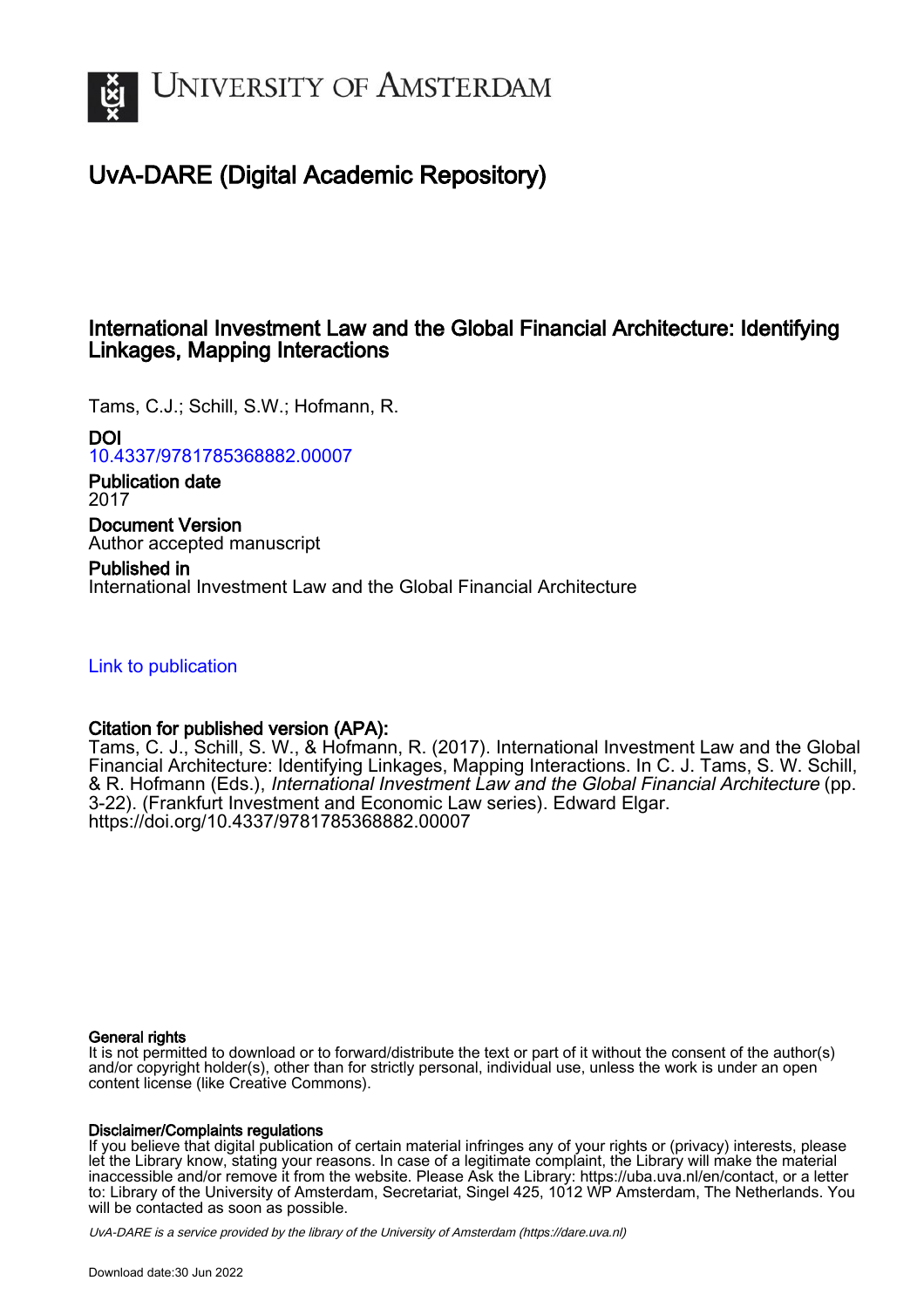UNIVERSITY OF AMSTERDAM

# INTERNATIONAL INVESTMENT LAW AND THE GLOBAL FINANCIAL ARCHITECTURE: IDENTIFYING LINKAGES, MAPPING INTERACTIONS

Christian J. Tams Stephan W. Schill Rainer Hofmann

Amsterdam Law School Legal Studies Research Paper No. 2017-13 Amsterdam Center for International Law No. 2017-12

Electronic copy available at: https://ssrn.com/abstract=2926863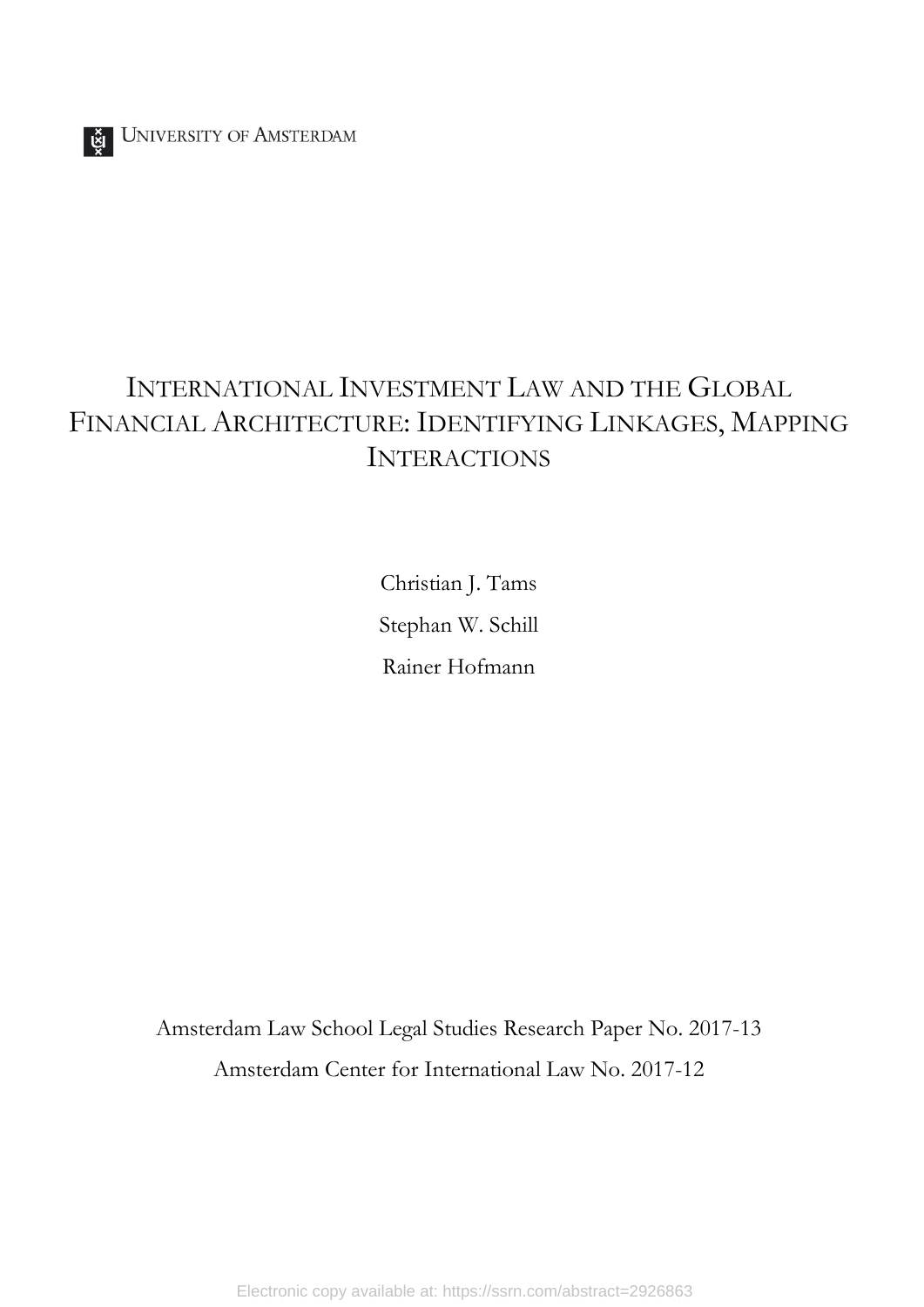**Amsterdam Center for International Law** University of Amsterdam

# **RESEARCH PAPER SERIES**

ACIL Research Paper 2017-12

**International Investment Law and the Global Financial Architecture: Identifying Linkages, Mapping Interactions**

**Christian Tams, Stephan Schill and Rainer Hofmann** *University of Glasgow, Amsterdam Center for International Law, Goethe Universität*

> Cite as: ACIL Research Paper 2017-12, available at **SSRN**

Published in: Christian J. Tams, Stephan W. Schill & Rainer Hofmann (eds.), *International Investment Law and the Global Financial Architecture,* Cheltenham: Edward Elgar (2017): 3-22.

[Amsterdam Center for International Law,](http://acil.uva.nl/) University of Amsterdam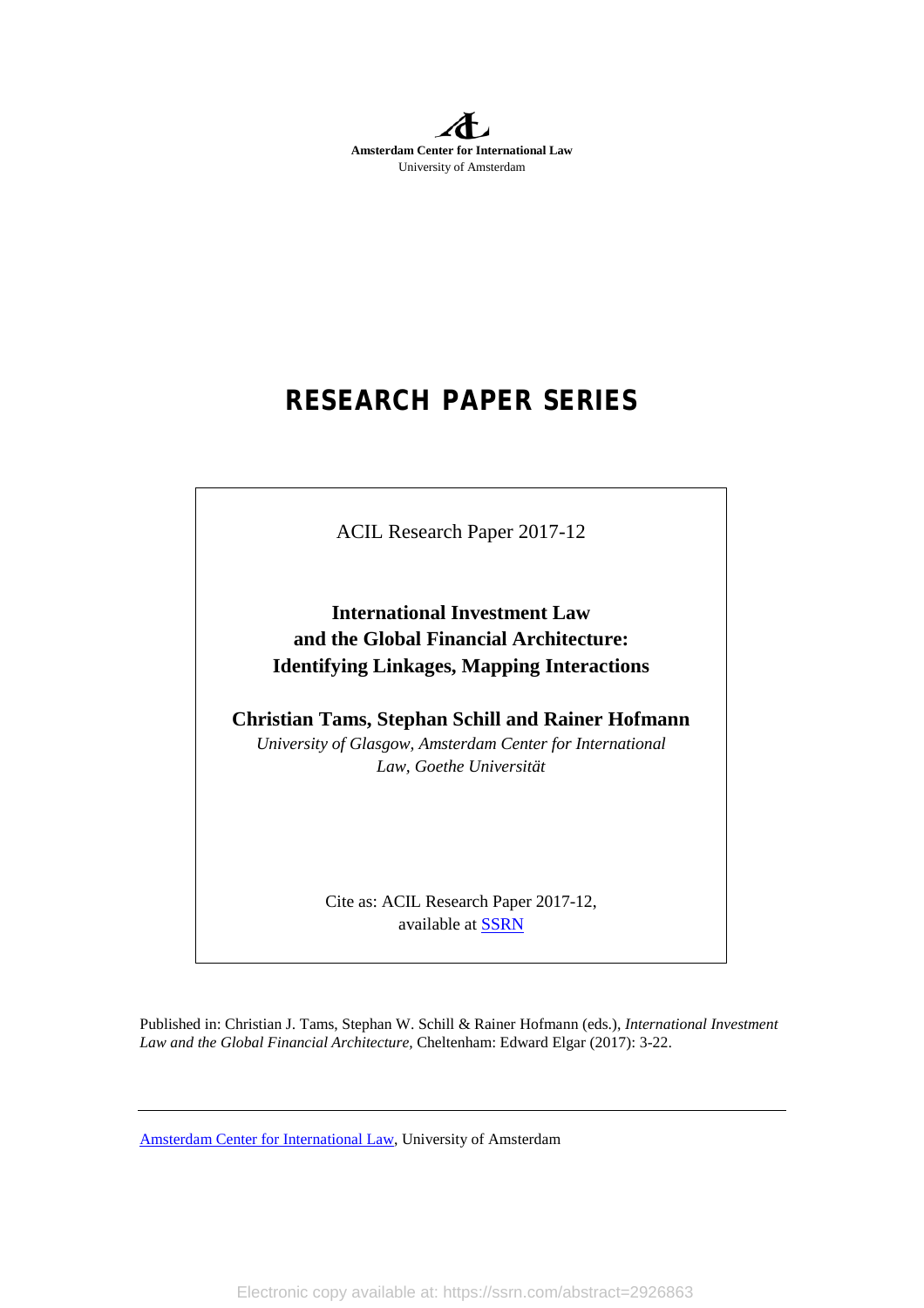This manuscript is published in Christian J. Tams, Stephan W. Schill and Rainer Hofmann (eds), *International Investment Law and the Global Financial Architecture* (Cheltenham: Edward Elgar, 2017) 3-22.

# **International Investment Law and the Global Financial Architecture: Identifying Linkages, Mapping Interactions**

*Christian J. Tams, Stephan W. Schill and Rainer Hofmann[\\*](#page-3-0)*

### **I. Introduction**

Linkages between international investment law and other areas of international law and regulation are frequently explored. Investment law's relationships with human rights, environmental protection and the law of sustainable development have been studied in detail;<sup>[1](#page-3-1)</sup> interactions with other areas of international economic law (such as international trade disciplines) also attract much attention. [2](#page-3-2) This notwithstanding, scholarship so far remains rather unbalanced as many white spots remain on the academic map. The relationship between international investment law and the relatively fuzzy regime of rules regulating global financial markets is one such white spot. This regime, which is referred to here as the 'global financial architecture', consists of binding and non-binding rules of national, regional, supranational, and international law that are dispersed across different regimes, including European

I

<span id="page-3-0"></span><sup>\*</sup> Stephan Schill acknowledge support in preparing this manuscript under a European Research Council Starting Grant on 'Transnational Private-Public Arbitration as Global Regulatory Governance: Charting and Codifying the Lex Mercatoria Publica' (LexMercPub, Grant agreement no.: 313355).

<span id="page-3-1"></span><sup>&</sup>lt;sup>1</sup> For a general account see the contributions to Rainer Hofmann and Christian J Tams (eds), *Investment Law and Its Others* (Nomos 2012). On the relationship of investment law and human rights, see, e.g., Ursula Kriebaum, *Eigentumsschutz im Völkerrecht: Eine vergleichende Untersuchung zum internationalen Investitionsrecht sowie zum Menschenrechtsschutz* (Duncker & Humblot 2008); Pierre-Marie Dupuy, Ernst-Ulrich Petersmann and Francesco Francioni (eds), *Human Rights in International Investment Law and Arbitration* (OUP 2009); Diana Desierto, *Public Policy in International Economic Law: The ICESCR in Trade, Finance, and Investment* (OUP 2015); Lone Wandahl Mouyal, *International Investment Law and the Right to Regulate: A Human Rights Perspective* (Routledge 2016). On linkages between investment law and environmental law, see, e.g., Jorge E Viñuales, *Foreign Investment and the Environment in International Law* (CUP 2012); Pierre-Marie Dupuy and Jorge E Viñuales (eds), *Harnessing Foreign Investment to Promote Environmental Protection: Incentives and Safeguards* (CUP 2013). The relationship between investment law and development is addressed in Stephan W Schill, Christian J Tams and Rainer Hofmann (eds), *International Investment Law and Development; Bridging the Gap* (Edward Elgar Publishing 2015).

<span id="page-3-2"></span><sup>2</sup> See, e.g., Rainer Hofmann, Stephan W Schill and Christian J Tams (eds), *Preferential Trade and Investment Agreements: From Recalibration to Reintegration* (Nomos 2013); Jürgen Kurtz, *The WTO and International Investment Law: Converging Systems* (CUP 2016).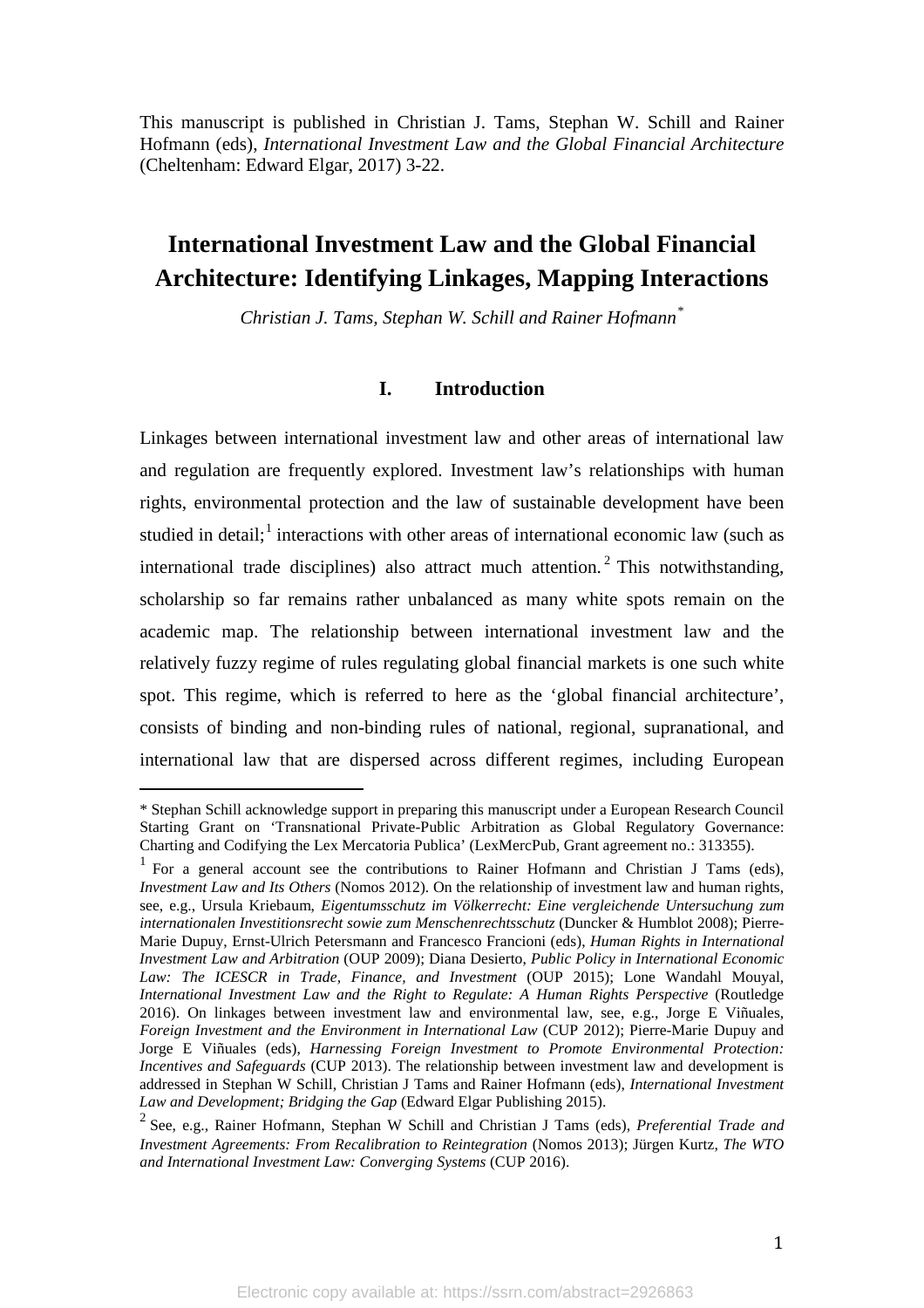Union (EU) law, world trade law, the international law governing capital controls, banking and financial market regulation. It is influenced by institutions as diverse as the World Trade Organization (WTO), the International Monetary Fund (IMF), or the International Organization of Securities Commissions (IOSCO). The global financial architecture is clearly related to international investment law, but quite how the two regimes affect each other still remains uncertain and insufficiently conceptualized. The contributions to the present book seek to dispel some of that uncertainty and map out linkages.

<span id="page-4-4"></span>The book proceeds from the assumption that the interactions between international investment law and the global financial architecture are increasingly important, and that they should be studied in more detail. They are not entirely novel, to be sure. As parts of the international legal infrastructure governing the global market economy, international investment law and the global financial architecture have never been sealed off from one another. The most visible aspect of international investment law – viz. its most relevant procedural arm, the dispute settlement mechanism established under the Convention on the Settlement of Investment Disputes Between States and Nationals of Other States (ICSID Convention) $3 3 -$  was established under the auspices of a leading financial institution, the World Bank, and continues to benefit from this patronage.<sup>[4](#page-4-1)</sup> Likewise, at least since the *Fedax* case,<sup>[5](#page-4-2)</sup> financial instruments of one sort or another, have been objects of investment arbitration, $6$  just as tribunals, since investment treaty arbitration's early times, have addressed disputes relating to a government's treatment of banks.<sup>[7](#page-4-4)</sup>

<span id="page-4-0"></span><sup>3</sup> Adopted <sup>18</sup> March 1965, entered into force <sup>14</sup> October 1966, <sup>575</sup> UNTS 159.

<span id="page-4-1"></span><sup>4</sup> See ICSID Convention, fifth preambular paragraph ('*Desiring* to establish such facilities [for international conciliation or arbitration] under the auspices of the International Bank for Reconstruction and Development'); and further Christoph Schreuer, Loretta Malintoppi, August Reinisch and Anthony Sinclair, *The ICSID Convention.* A *Commentary* (2<sup>nd</sup> edn, OUP 2009) 8 (mentioning ICSID's 'close administrative ties to the World Bank', which 'have proven to be extremely useful'). For a more cautious account see Julien Fouret, 'The World Bank and ICSID: Family or Incestuous Ties?' (2007) 4 Int'l Org LRev 121.

<span id="page-4-2"></span><sup>5</sup> *Fedax NV v Republic of Venezuela*, ICSID Case No ARB/96/3, Decision of the Tribunal on Objections to Jurisdiction (11 July 1997) paras 20–40.

<span id="page-4-3"></span><sup>6</sup> See, e.g., *Fireman's Fund Insurance Co v The United Mexican States*, ICSID Case No ARB(AF)/02/1, Award (17 July 2006) (debentures); *Continental Casualty Company v Argentine Republic*, ICSID Case No ARB/03/9, Award (5 September 2008) (certificates of deposit); *Abaclat and others v Argentine Republic (formerly Giovanna A Beccara and others v Argentine Republic)*, ICSID Case No ARB/07/5, Decision on Jurisdiction and Admissibility (4 August 2011) (sovereign bonds). For further examples see Charles N Brower and Alexandra Goetz-Charlier, 'International Investment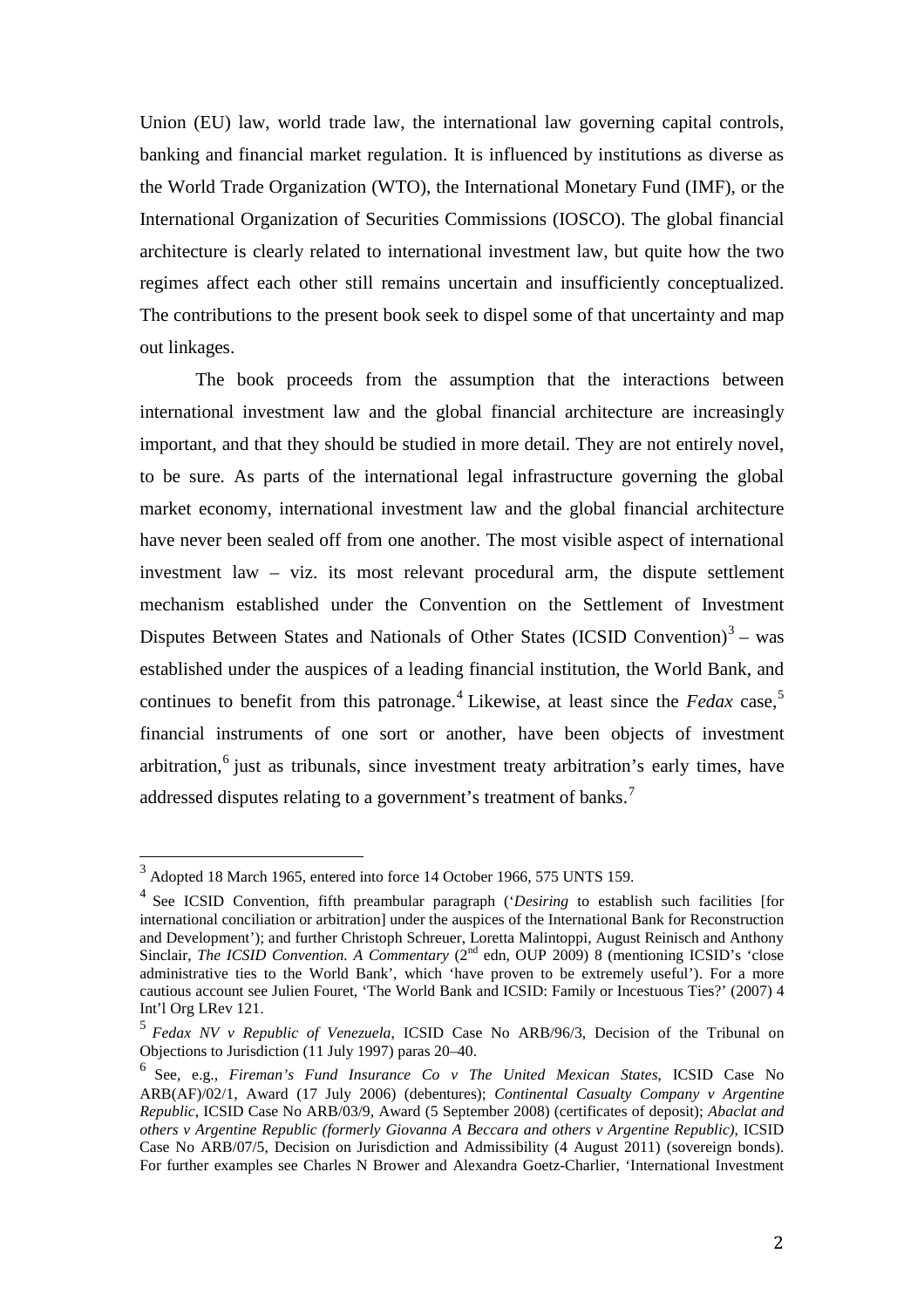And still, interactions have recently increased, quantitatively as much as qualitatively. They have done so mainly, albeit not exclusively. in the wake of crises: $8$ the early twenty-first century disruptions of financial markets – most prominently the Argentinean debt crisis of 2001, the global financial crisis of 2008, and the ongoing sovereign debt crisis **–** have tested the regulatory architecture of international finance and highlighted its weaknesses. On the institutional level, these crises have prompted calls for strengthened transnational cooperation (culminating in calls for the establishment of an international financial organisation<sup>[9](#page-5-1)</sup>) and led to increased powers of monitoring bodies at the international, regional and national levels. The global financial architecture has thickened institutionally as a result.<sup>[10](#page-5-2)</sup>

The global financial architecture has also shown its teeth, at least at times. Recent years have seen governments around the world re-regulate (or consider reregulating) markets in response to financial, banking, and sovereign debt crises. Re-

<span id="page-5-0"></span><sup>8</sup> The relationship between international investment law and the global financial architecture is not just one of crisis, of course. However, crises and crisis-management measures have thrown interactions and linkages into sharp relief.

<span id="page-5-1"></span><sup>9</sup> See for an analysis of debates Rosa M Lastra, 'Do We Need a World Financial Organization?' (2014) 17 JIEL 787.

Arbitration and the Global Financial System: Are They "Yin" and "Yang" or like Oil and Water?' (in this volume) 23, 27 ff.

<sup>7</sup> See, e.g., *Alex Genin, Eastern Credit Ltd, Inc and AS Baltoil v The Republic of Estonia*, ICSID Case No ARB/99/2, Award (25 June 2001); *Ceskoslovenska Obchodni Banka, AS v The Slovak Republic*, ICSID Case No ARB/97/4, Award (29 December 2004); *Saluka Investments BV v The Czech Republic,* UNCITRAL, Partial Award (17 March 2006). More recent examples include *Valeri Belokon v Kyrgyz Republic*, UNCITRAL, Award (24 October 2014) and *Hesham T M Al Warraq v Republic of Indonesia*, UNCITRAL, Final Award (15 December 2014). Virtually all of these cases concern the observance of host State regulators of general rule of law standards in administering existing domestic financial markets and banking regulation. To our knowledge, there are, by contrast, no cases where investment treaty cases were brought against the very regulation of financial markets or the banking sector. This may be explained by the fact that financial market participants operate in highly regulated markets in the first place, where regulation as such is not considered an interference with the right to property or the freedom of enterprise as long as the regulatory framework is applied in a nondiscriminatory manner and administered according to accepted, transparent and fair rules of procedure. For rare exceptions – both dismissed on jurisdictional grounds – where the regulatory approach as such, or rather the alleged lack thereof, was at stake, see *Alasdair Ross Anderson et al v Republic of Costa Rica*, ICSID Case No ARB(AF)/07/3, Award (19 May 2010) and *Ping An Life Insurance Company of China and Other v Belgium*, ICSID Case No ARB/12/29, Award (30 April 2015).

<span id="page-5-2"></span><sup>&</sup>lt;sup>10</sup> The United Nations Conference on Trade and Development (UNCTAD) provides an overview; see UNCTAD, *Trade and Development Report, 2015: Making the International Financial Architecture Work for Development* (United Nations 2015) Chapter IV: Financial Regulatory Reform after the Crisis <http://unctad.org/en/PublicationsLibrary/tdr2015\_en.pdf> accessed 4 July 2016. For excellent accounts see Robert B Thompson, 'Financial Regulation's Architecture Within International Economic Law' (2014) 17 JIEL 807; Christian Tietje, 'The International Financial Architecture as a Legal Order' (2011) 54 GYIL 1; Matthias Goldmann, 'International Investment Law and Financial Regulation: Towards a Deliberative Approach ' (in this volume) 57, 67 ff.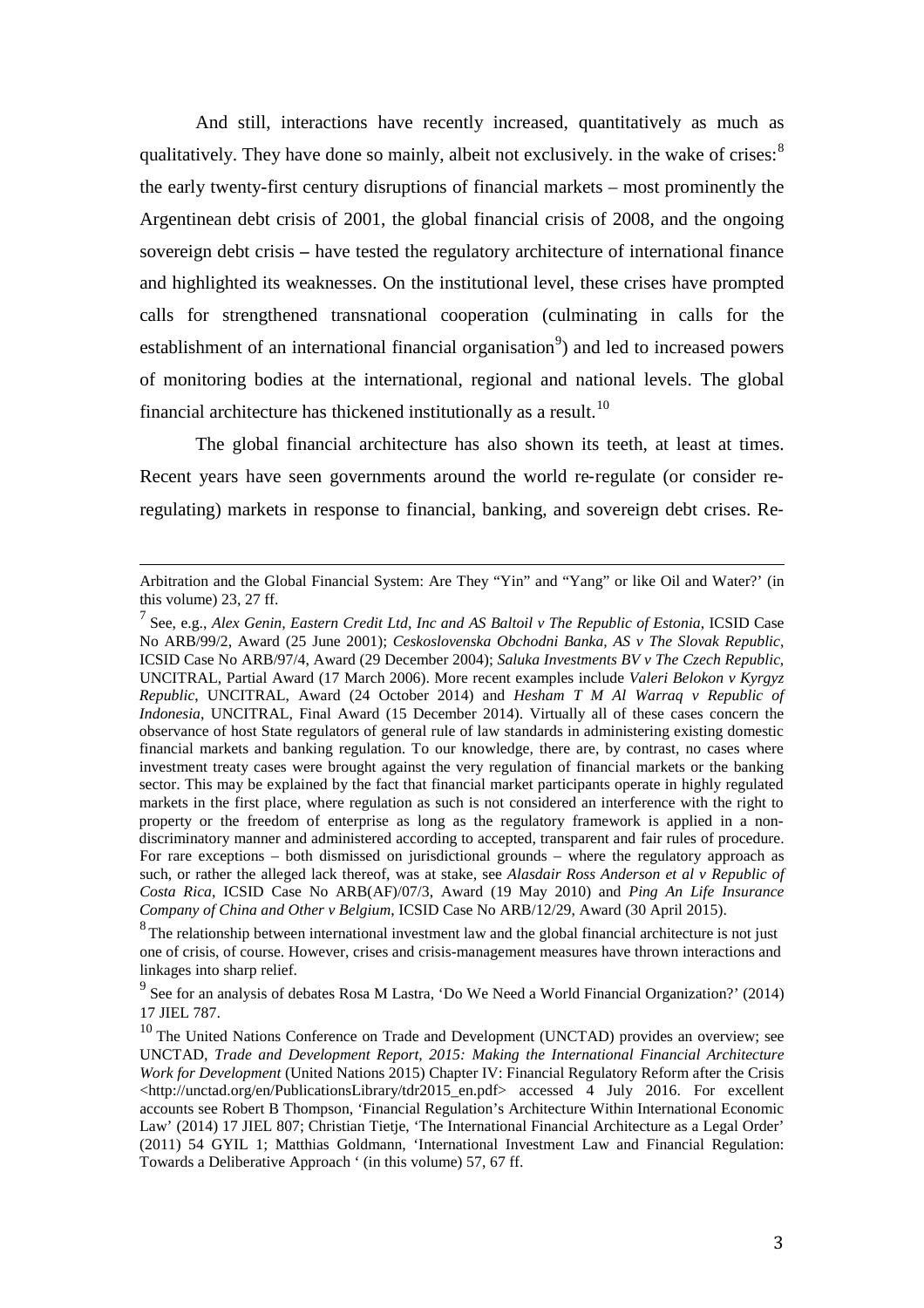regulation is most clearly felt in the banking sector, but has also affected capital markets, rating agencies, and cross-border finance. It has in some cases led to intrusive measures, from unilateral debt restructurings, to compulsory bail-ins and (in exceptional cases) the nationalisation of banks. These measures have typically been taken to stabilise financial markets and to reduce the exposure of governments and central banks, but also of supranational and international institutions (such as the IMF, the European Central Bank, or the European Stability Mechanism) as lenders of last resort. Their overarching rationale has been to preserve macroeconomic stability: the 'prevention of systemic failure' has emerged as a 'unifying principle' of international financial regulation.<sup>[11](#page-6-0)</sup>

Re-regulation, in turn, has implicated international investment law, which is based on a different rationale. International investment agreements (IIAs) define and delimit rights of investors, which are to be protected from State interference, including potentially interferences pursued in the name of macroeconomic stability. The question is how far these rights reach, and to what extent they constrain the freedom of regulators even during economic crises. This question has so far primarily been addressed by 'arbitral tribunals [which] have been confronted with more and more disputes related to financial disruptions'.[12](#page-6-1) Investment arbitration has become a site of contestation in the struggle pitting crisis responses against investment protection. While these disputes are to be addressed by employing the usual techniques of treaty interpretation and application, the stakes are unusually high: hence dire warnings that by admitting sovereign debt litigation, ICSID tribunals would open 'Pandora's box<sup>[13](#page-6-2)</sup> or enter 'a vast new field, with incalculable economic and political ramifications' (as noted by Arbitrator Abi-Saab in the controversial *Abaclat* award).<sup>[14](#page-6-3)</sup> The interactions and linkages between international investment law

<span id="page-6-0"></span><sup>&</sup>lt;sup>11</sup> See R Michael Gadbaw, 'The Prevention of Systemic Failure as a Unifying Principle of International Economic Law' (2014) 17 JIEL 823: 'The financial crisis and its lingering aftermath have focused international economic law on systemic failure.'

<span id="page-6-1"></span> $12$  Brower and Goetz-Charlier (n 6) 29. See ibid., at 23: 'it is now widely accepted that claims made in investment arbitration proceedings may affect the global financial system'.

<span id="page-6-2"></span><sup>&</sup>lt;sup>13</sup> Michael Waibel, 'Opening Pandora's Box: Sovereign Bonds in International Arbitration' (2007) 101 AJIL 711.

<span id="page-6-3"></span><sup>14</sup> Dissenting Opinion of Arbitrator Abi-Saab, in *Abaclat and Others v Argentina,* ICSID Case No ARB/07/5, Decision on Jurisdiction and Admissibility (8 October 2011) para. 35.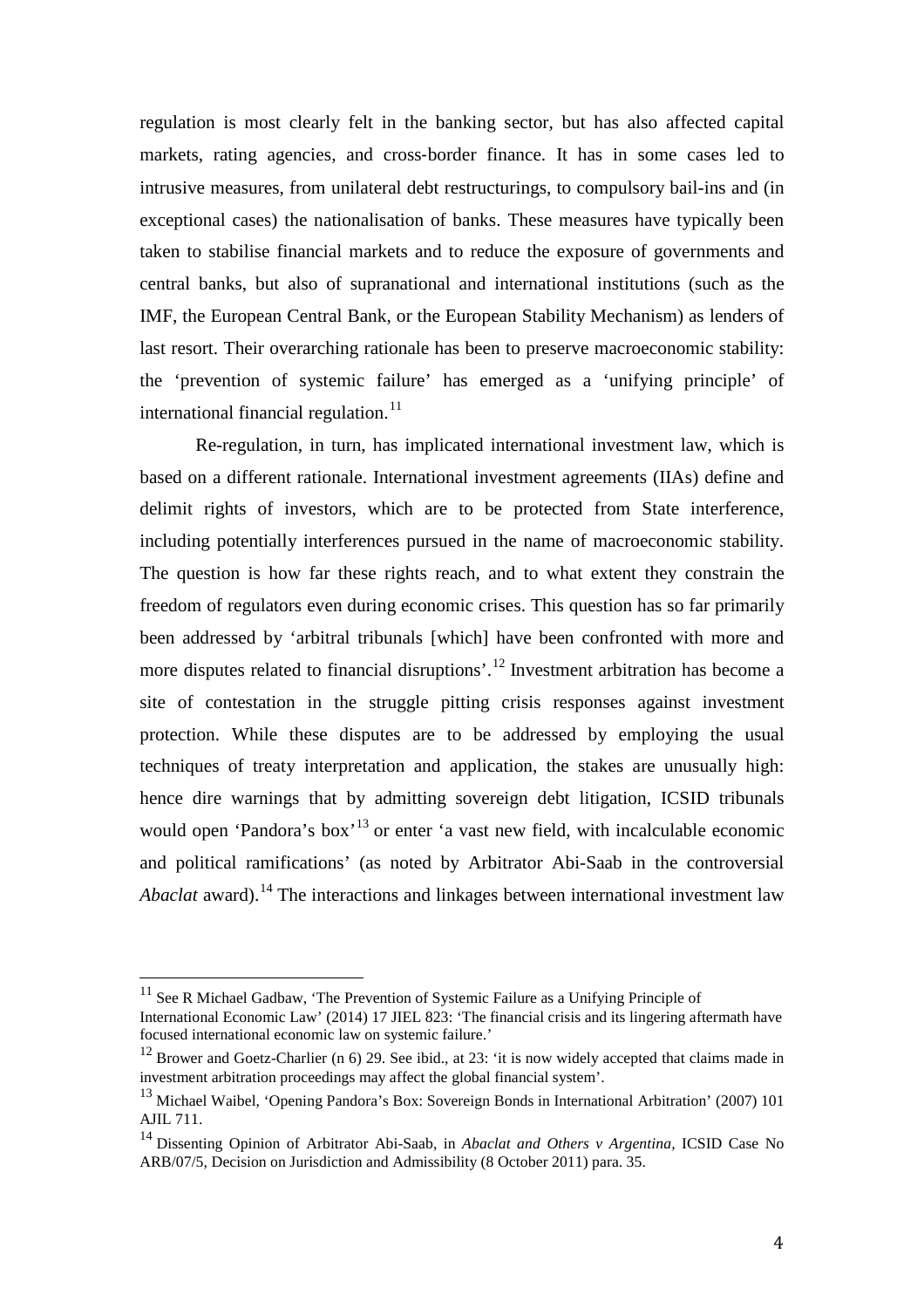and the global financial architecture are to be assessed against this background. It is no ordinary relationship, but one of high drama.

Assessing the relationship between international investment law and the global financial architecture is not a straightforward task, as there is no overarching, guiding principle that clarifies how the two fields relate to each other, and how their different rationales are to be reconciled (if at all). No master plan defines their interaction. Similarly, no obvious forum or coordinating institution exists in which answers to questions of integration or separation could be debated authoritatively.<sup>[15](#page-7-0)</sup> There is no equivalent in international financial law to, say, the (admittedly short-lived) Singapore/Doha discussion about bringing investment disciplines under the umbrella of WTO law. [16](#page-7-1) The WTO and its provisions on financial services in the General Agreement on Trade in Services<sup>[17](#page-7-2)</sup> provide a multilateral framework of sorts, but it is not properly integrated with the investment treaty regime and covers only one aspect of global financial market regulation. The same holds true for the IMF, IOSCO, the

<span id="page-7-0"></span><sup>&</sup>lt;sup>15</sup> The dearth of multilateral fora is a widely acknowledged feature of international investment law. In the words of Joost Pauwelyn, 'Rational Design or Accidental Evolution? The Emergence of International Investment Law' in Zachary Douglas, Joost Pauwelyn and Jorge Viñuales (eds), *The Foundations of International Investment Law: Bringing Theory into Practice* (OUP 2014) 11, 14: investment law

unlike, for example, UN, WTO or EU law … is *not* organized around a multilateral treaty or central international organization. Instead, [it] is heavily decentralized and composed of a multitude of bilateral, regional and multilateral treaties (BITs, NAFTA, FTAs, the ECT etc.), customary international law, domestic laws, contracts and insurance schemes, and a diversity of arbitral institutions (ICSID, UNCITRAL, PCA, ICC, SCC etc.) and domestic courts and investment agencies, *without* central authority.

As regards financial regulation, the situation is not much different. As Thompson (n 4) 822 observes: 'there is no treaty at its core and there are no hard law rules such as the WTO's dispute resolution system'.

<span id="page-7-1"></span><sup>&</sup>lt;sup>16</sup> The WTO first Ministerial Meeting in Singapore 1996 decided to establish a working group to assess the relationship between trade and investment; the 2001 Doha Ministerial Declaration expressly '[r]ecogniz[ed] the case for a multilateral framework to secure transparent, stable and predictable conditions for long-term cross-border investment, particularly foreign direct investment' (Doha Ministerial Declaration. WTO Doc. WT/MIN(01)/DEC/1. 20 November 2001 Declaration, WTO Doc. WT/MIN(01)/DEC/1, 20 November 2001 <https://www.wto.org/english/thewto\_e/minist\_e/min01\_e/mindecl\_e.htm> accessed 15 June 2016). However, as Andreas Ziegler notes, this attempt at conscious regime expansion was soon given up:

<sup>&#</sup>x27;Trade and Investment' became one of the so-called Singapore issues that were envisaged for future negotiations within the WTO. As a matter of fact, when the next round of trade negotiations of the WTO was launched in 2001 in Doha (Qatar) this area still figured prominently in the mandate given by Ministers. However, as early as 1 August 2004, this topic was dropped officially … during the consultations among members in Geneva.

See Andreas Ziegler, 'Preferential Trade and Investment Agreements (PTIAs) and the Bilateralism/Multilateralism Divide' in Hofmann, Schill and Tams (n 2) 189, 208.

<span id="page-7-2"></span><sup>&</sup>lt;sup>17</sup> Adopted 15 April 1994, 1869 UNTS 183, Annex on Financial Services.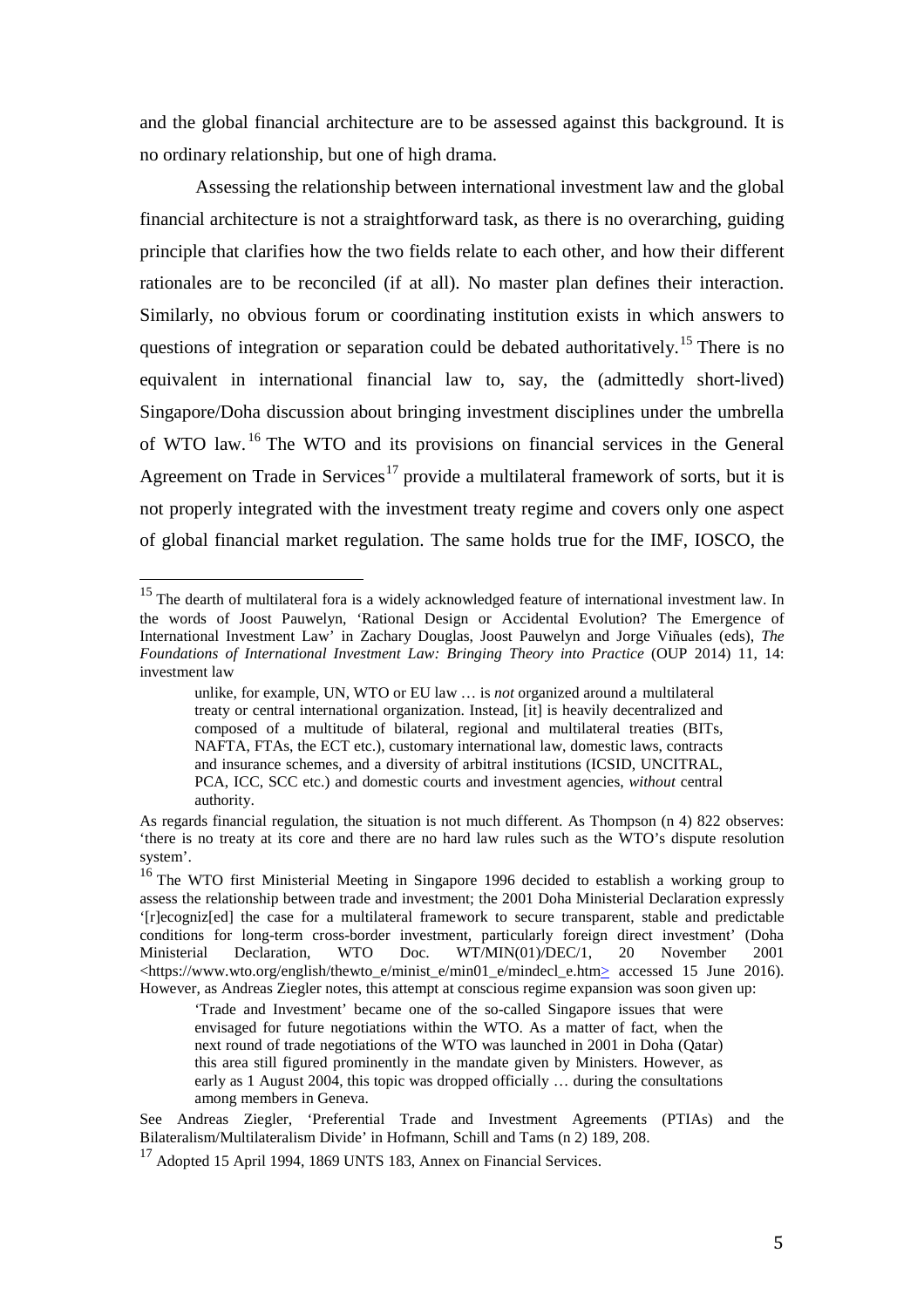Organisation for Economic Co-Operation and Development (OECD), or other intergovernmental organisations or platforms.

In the absence of an obvious forum or coordinating institution, linkages between investment law and the global financial architecture have so far mainly been explored in arbitral proceedings, at a granular level, in a process of claim and contestation opposing investors and respondent States in the framework of a particular dispute, rather than by conscious regime design. And while some of the more recent IIAs – notably comprehensive free trade agreements (FTAs) – now contain separate chapters on financial services,  $^{18}$  $^{18}$  $^{18}$  their detailed rules cannot lightly be read into the majority of older treaties. For the most part, linkages and interactions between international investment law and the global financial architecture are therefore being worked out in the practice of investment dispute settlement and in treaty drafting.

All this is only natural. Both investment law and global financial law have emerged in functionally separate spheres. Each has followed its own ('sector specific<sup>' [19](#page-8-1)</sup>) logic, rather than an overarching, integrated regulatory agenda for international economic relations. And of course, neither field is static; both keep evolving. The dynamic development of investment law is widely appreciated:<sup>[20](#page-8-2)</sup> it has primarily been achieved through a process of 'normative outreach', as a limited set of treaty standards has come to be applied to an increasingly wide range of host State measures, at the instigation of an increasing range of eligible claimant investors. Seen in this light, financial regulation is just one further area of host State activity that (perhaps to the surprise of host States) is being brought before arbitral tribunals, which scrutinise it from an investment law perspective.

Global financial law's trajectory has perhaps not been as clear. Different aspects – monetary policy, banking regulation, fiscal policy, etc. – have been addressed separately, in different fora and by different actors. As has been observed perceptively, the structure of the international financial regime 'has something of an

<span id="page-8-0"></span><sup>18</sup> For recent examples see, e.g., Chapter <sup>11</sup> of the Trans-Pacific Partnership (TPP) (5 October 2015) <https://ustr.gov/trade-agreements/free-trade-agreements/trans-pacific-partnership/tpp-full-text>

accessed 30 June 2016 and Chapter 15 of the Canada-EU Comprehensive Economic and Trade Agreement (CETA) (29 February 2016) <http://trade.ec.europa.eu/doclib/docs/2016/february/ tradoc\_154329.pdf> last accessed 30 June 2016.

 $^{19}$  Goldmann (n 10) 62.

<span id="page-8-2"></span><span id="page-8-1"></span><sup>20</sup> See, e.g., Stephan W Schill, 'W(h)ither Fragmentation? On the Literature and Sociology of International Investment Law' (2011) 22 EJIL 875: an 'unprecedented increase in practical importance of this area of international law and dispute settlement'.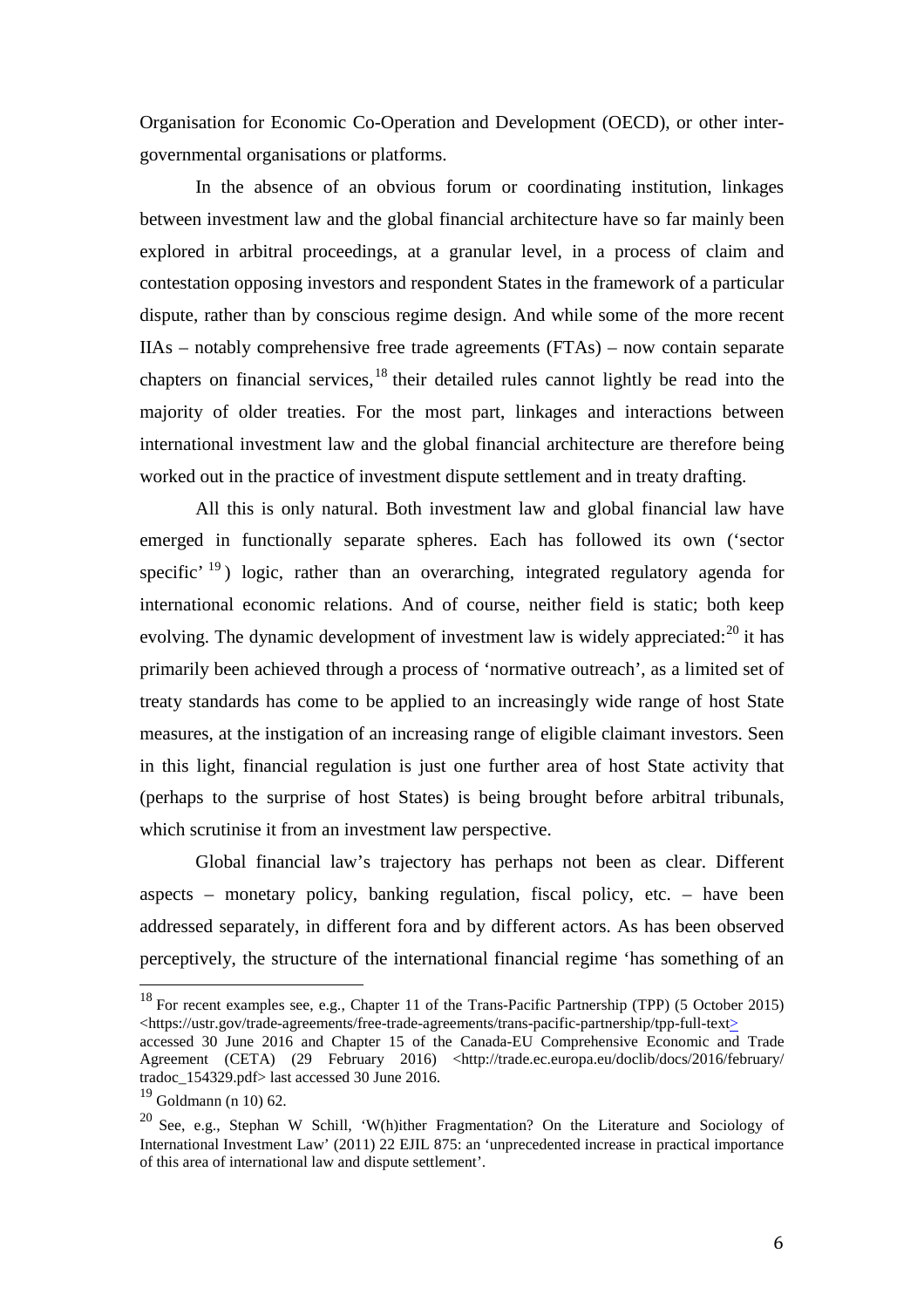*ad hoc* character'.<sup>[21](#page-9-0)</sup> It certainly is more '*bric-à-brac*' than 'coherent system'.<sup>[22](#page-9-1)</sup> This notwithstanding, the global financial architecture as a whole has gained contours following the recent crises, and visibility. No wonder it should attract attention, including from international investment law. And given the absence of specific judicial or arbitral dispute settlement mechanisms in the international financial regime, it is perhaps no wonder either that controversies about the more intrusive financial measures are brought before investment tribunals. With this increasing interaction at the dispute settlement front, treaty makers, in turn, feel the need to define the position of investment agreements *vis-à-vis* financial regulation with greater precision, resulting in manifold and complex linkages and interactions.

### **II. A Rich and Complex Relationship**

The contributions in this book illustrate the rich and complex relationship between international investment law and the global financial architecture. In line with the broader developments sketched out in the preceding paragraphs, they do so mainly from the perspective of international investment law, inquiring how financial regulation, financial market-related conduct of States in various forms, and considerations that have purchase in the financial field more generally, could influence the making, interpretation and application of IIAs. The potential for such influence is certainly there; this is not a one-way street. And while contributors adopt different, at times competing, approaches, the subsequent chapters illustrate the diversity of linkages that exist between international investment law and the global financial architecture.

Readers will find, in the detailed analyses that follow, considerations concerning the scope of investment protection rules (which may or may not cover financial instruments, and different types of creditors), as well as an in-depth engagement with particular regulatory measures (bail-ins, sovereign defaults, etc.), which may or may not fall foul of investment treaty standards (e.g., the protection against uncompensated expropriation, against unfair and inequitable treatment, and

 $21$  Thompson (n 4) 813.

<span id="page-9-1"></span><span id="page-9-0"></span><sup>22</sup> Cf. Jean Combacau, 'Le droit international: *Bric-à-brac* ou système' (1986) 31 Archives de Philosophie du Droit 85.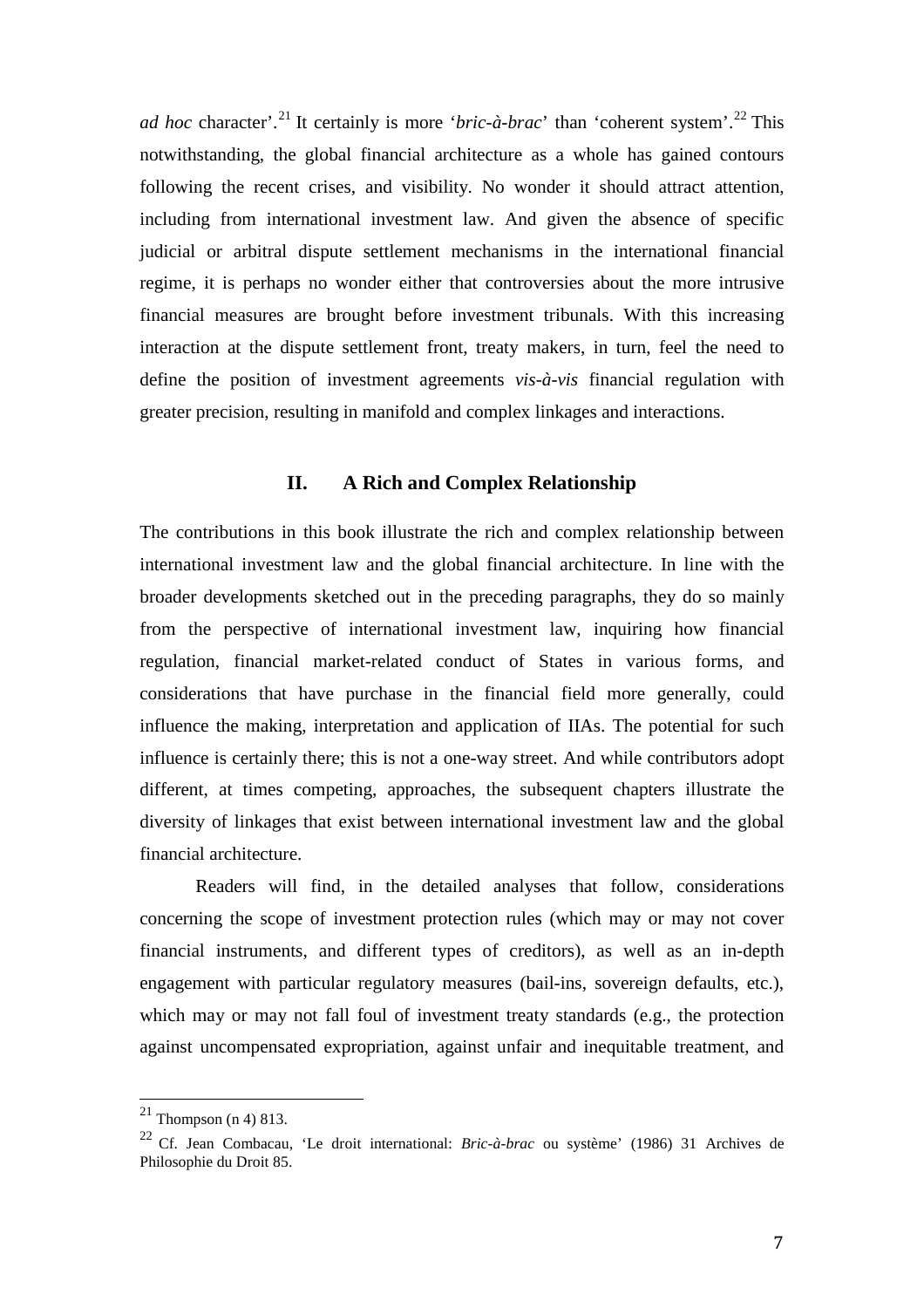against restrictions on capital transfer). And as many regulatory measures are adopted under exceptional circumstances, and often with the prompting of international actors, there is ample consideration of justifications and excuses that could legitimise interference with investor protection (necessity, *force majeure*, contributory fault, etc.) and of the proper addressee of claims.

More specifically, the subsequent chapters are grouped in four parts, based on the type of linkage that is being addressed and the form of engagement with the relationship between international investment law and the global financial architecture.

### **A. Overarching Perspectives**

The two chapters by *Charles N. Brower* and *Alexandra Goetz-Charlier* and by *Matthias Goldmann*, together with this Introduction, comprise the 'General Part' of the inquiry. They contain overarching perspectives on the relationship between international investment law and international financial law. Mapping out diverse linkages between investment law and the global financial architecture, *Brower* and *Goetz-Charlier* query whether the relationship resembles that of oil and water – which are 'immiscible' and 'should be kept apart' – or 'yin and yang' – i.e., 'complement [ing] each other to form a consistent and virtuous whole'.<sup>[23](#page-10-0)</sup> Reviewing recent case-law and treaty-making practice, they find evidence of both: while 'arbitration … has proved its complementing role for the global financial system over the course of major financial disruptions,' States increasingly seem intent to 'shield prudential regulation in the financial sector from investment claims.<sup>'[24](#page-10-1)</sup>

Faced with these diverging trends, *Matthias Goldmann* robustly argues for an approach that sees investment law as part of a broader (and presumably 'virtuous') whole. In his assessment, the 2008 global financial crisis, for all its problems, has raised awareness for the 'systemic interrelations among the various segments of economic policy',  $25$  that is, monetary and fiscal policy, banking regulation, development finance and investment law. In his view, 'narrow regulatory responses in

<span id="page-10-0"></span><sup>23</sup> Brower and Goetz-Charlier (n 6) 27.

<span id="page-10-1"></span> $^{24}$  Ibid., 53 and 46.

<span id="page-10-2"></span> $25$  Goldmann (n 10) 67.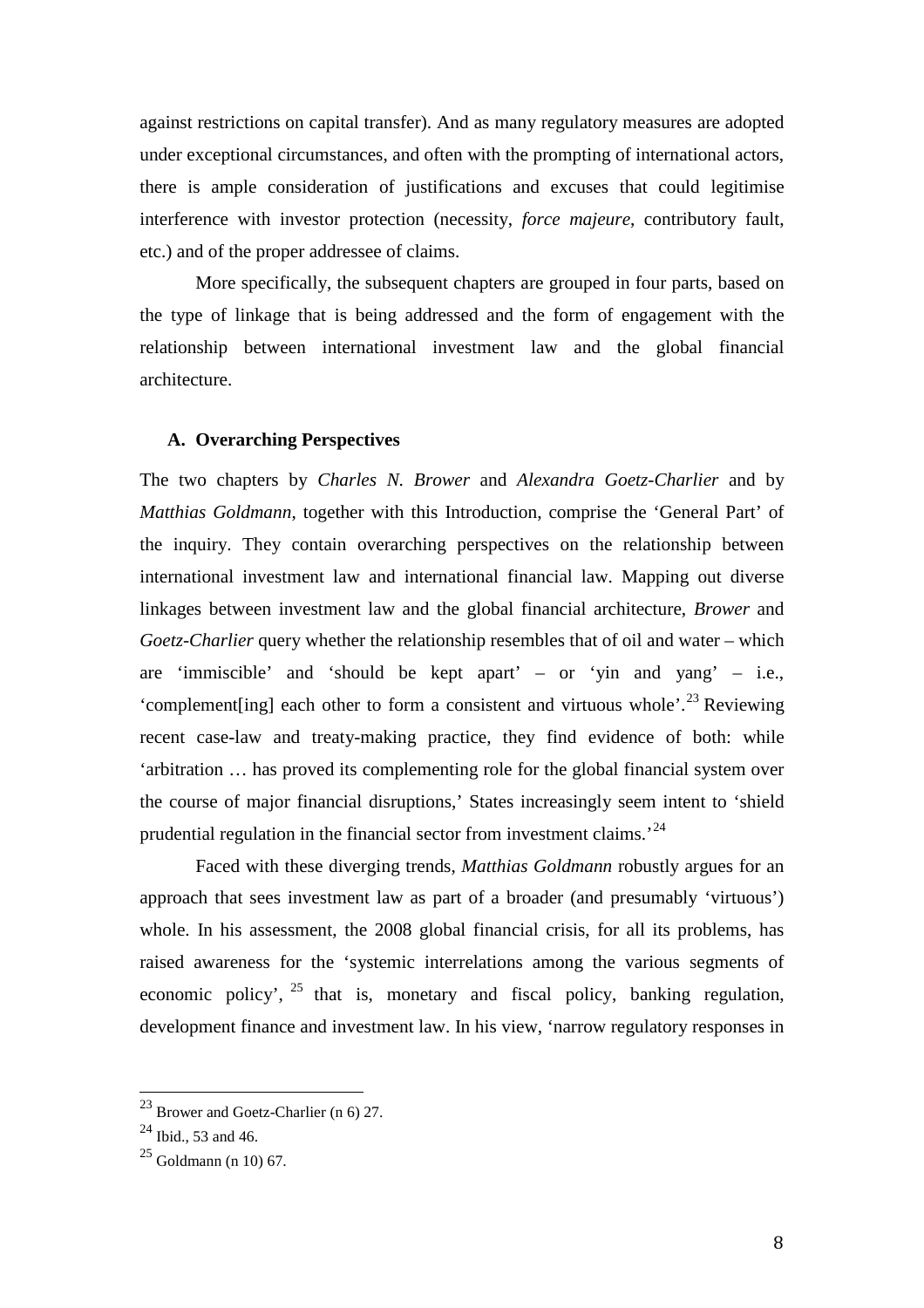line with the theory of functional separation'[26](#page-11-0) (between different sectors of economic governance) are insufficient (and their insufficiency is increasingly recognised).

*Goldmann's* reform proposals are two-fold: institutional and interpretative. '[I]nstitutional design needs to allow for a coherent, concerted response'; $^{27}$  $^{27}$  $^{27}$  yet despite some movement, this remains difficult to implement, especially on the international plane. In the meantime, a 'deliberative approach' focusing on the interpretation and application of the existing law could facilitate solutions that, in *Brower's* and *Goetz-Charlier's* terminology might qualify as 'yin and yang', i.e., result in a consistent and virtuous whole. For *Goldmann*, such a deliberative approach requires openness towards 'different rationalities of various segments of financial regulation'.<sup>[28](#page-11-2)</sup> Investment tribunals more specifically would be required to look beyond the immediate investment treaty context and 'accommodate other perspectives',  $29$ including by giving some weight to broader macroeconomic goals of financial stability and organised debt restructuring. All this, as *Goldmann* argues, can be achieved by relying on interpretative devices such as the principle of 'systemic integration' laid down in Article 31(3)(c) of the Vienna Convention on the Law of Treaties (VCLT) and by reliance on supplementary means of treaty interpretation (Article 32 VCLT). $30$ 

But where does (desirable) deliberative openness turn into the (undesirable) watering down of investment treaty standards; at what point does the accommodation of a competing rationality result in a sell-out of investment law's own rationality? The remaining ten contributions can be seen as reflections on how the line – between accommodation and sell-out – has been, or should be, drawn. They are grouped into three further parts, which reflect the most prominent sites of the interaction between investment law and financial regulation.

<span id="page-11-0"></span><sup>26</sup> Ibid., 65.

<span id="page-11-1"></span> $^{27}$  Ibid., 68.

<span id="page-11-2"></span> $^{28}$  Ibid., 69.

<span id="page-11-3"></span> $^{29}$  Ibid., 84.

<span id="page-11-4"></span> $30$  Adopted 23 May 1969, entered into force 27 January 1980, 1155 UNTS 331.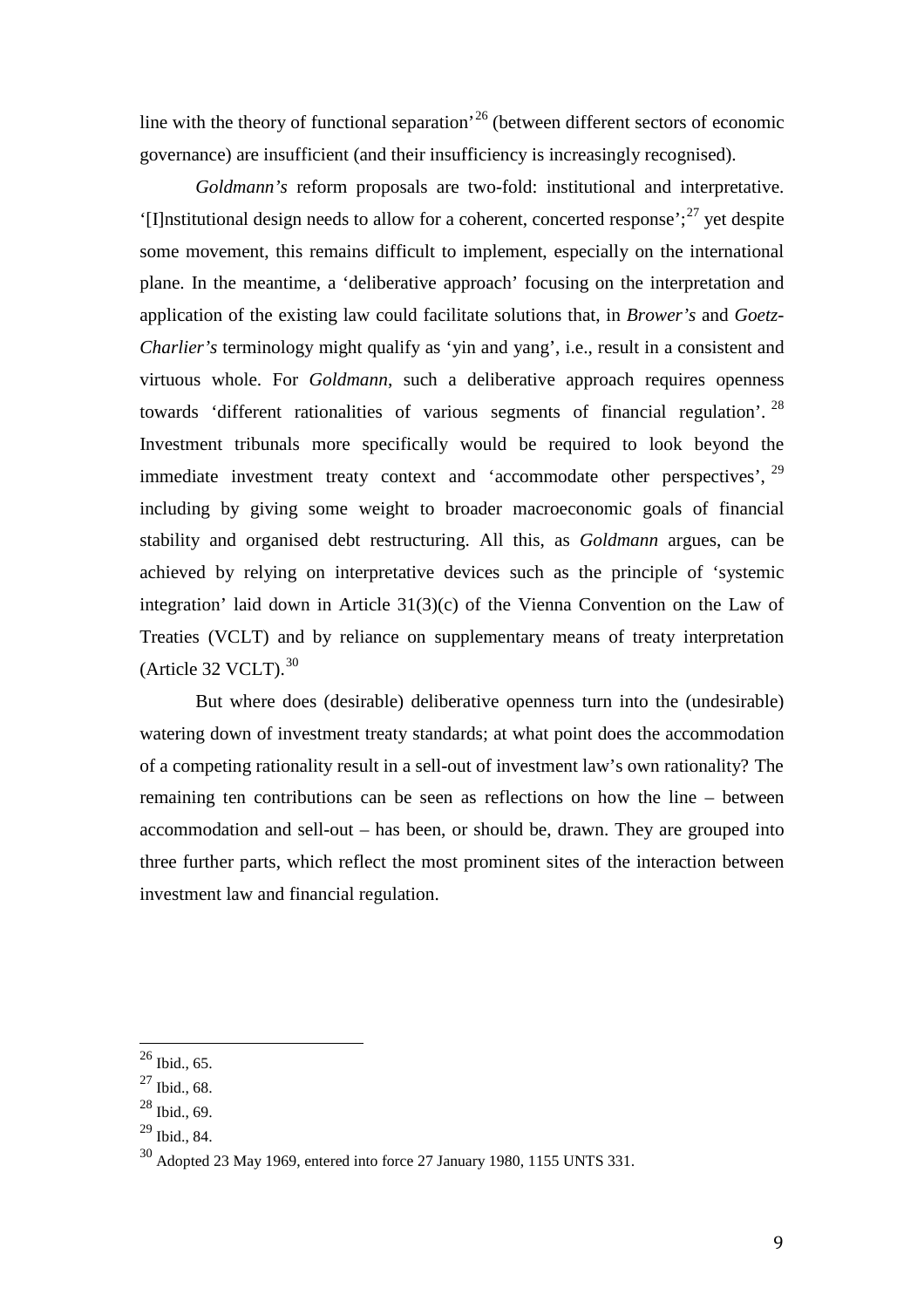### **B. Sovereign Debt Restructurings**

Sovereign debt restructuring, which is the focus of contributions in Part II of the book, is one of these sites. Insistence on investment protection here seems to meet with firm opposition. Individual hold-out creditors, so a prominent argument runs, ought not to be able to undermine legitimate restructuring initiatives. Investor rights would have to yield to 'the international public interest in financial stability'.<sup>[31](#page-12-0)</sup> In line with this popular view, and despite considerable opposition, UN organs and agencies are pushing a legislative agenda designed to result in the clarification of 'Basic Principles on Sovereign Debt Restructuring Processes', which emphasises the right of States to restructure sovereign debt and the principle of '[m]ajority restructuring [which] implies that ... agreements approved by a qualified majority of creditors ... are not to be affected, jeopardized or otherwise impeded by … a minority of creditors who must respect the decisions adopted by the majority of the creditors'.<sup>[32](#page-12-1)</sup> Four contributions address the complex legal questions raised by sovereign debt restructuring; together they make up the second part of the present volume.

The first of these, by *Hayk Kupelyants*, approaches the topic from the perspective of the police powers doctrine, inquiring whether reliance on that doctrine could serve to shield debt restructuring from investment treaty claims. Drawing in a comparative law perspective on national case law in order to concretise the meaning of vague investment treaty standards,<sup>[33](#page-12-2)</sup> *Kupelyants* sees only a limited role for the police powers doctrine in relation to sovereign (or 'public', as opposed to private-toprivate) debt. In his assessment, national jurisprudence from the United States, Russia and England suggests that 'sovereign debts are subject to the common regime of private contracts; and … the State cannot rely on the police powers doctrine to alter the obligations it has entered into in a unilateral manner'.<sup>[34](#page-12-3)</sup> Only 'in exceptional

<span id="page-12-0"></span><sup>&</sup>lt;sup>31</sup> See Christoph Ohler, 'Restructuring Sovereign Debt on the Basis of Collective Action Clauses' (in this volume) 120, 122. For more on the need to ensure orderly restructuring see e.g., the considerations in UNCTAD, Sovereign Debt Restructuring and International Investment Agreements (IIA Issues Note 2/2011) <http://unctad.org/en/Docs/webdiaepcb2011d3\_en.pdf> accessed 30 June 2016.

<span id="page-12-1"></span><sup>&</sup>lt;sup>32</sup> United Nations General Assembly (UNGA) Res 319 (10 September 2015), 'Basic Principles on Sovereign Debt Restructuring Processes', UN Doc No A/RES/69/319, paras 1 and 9.

<span id="page-12-2"></span> $33$  For a detailed assessment of the role of comparative law in the interpretation of investment treaty standards see the contributions in Stephan W Schill (ed.), *International Investment Law and Comparative Public Law* (OUP 2010).

<span id="page-12-3"></span><sup>34</sup> Hayk Kupelyants, 'Police Powers of the State in Sovereign Debt Restructurings' (in this volume) 89, 111.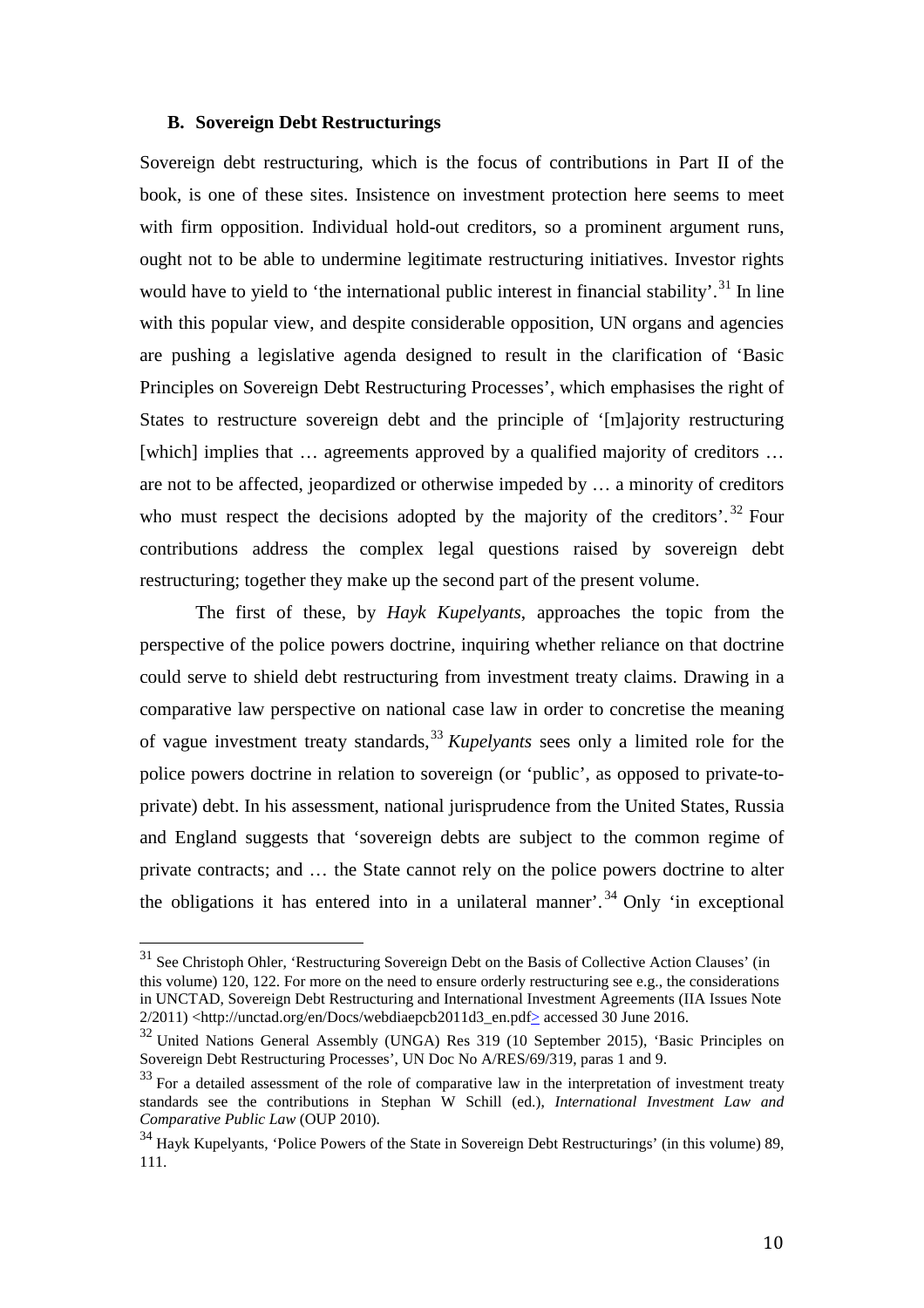circumstances, [would] States—facing a genuine financial crisis and ensuring an adequate protection for bondholders – ... be able to engage in more or less innocuous modifications of domestic-law bonds'.<sup>[35](#page-13-0)</sup> Where States seek to do more than that, they need to look beyond the police powers doctrine. There is, for *Kupelyants*, therefore only limited room to derogate from investment law by unilateral 'police power' action.

In their respective contributions, *Christoph Ohler*, *Yanying Li* and *Marie Sudreau* explore the legal principles governing sovereign debt restructurings not based on police powers. Noting the absence of a coherent 'international practice on sovereign insolvencies,' *Ohler* inquires to what extent collective action clauses (CACs), which allow qualified majorities of creditors to agree to a restructuring that is legally binding on all creditors, could facilitate the search for solutions to sovereign debt crises. In his view, CACs 'promise to offer viable solutions for a complex and burdensome economic situation'.[36](#page-13-1) If preceded by *bona fide* negotiations between the State and its creditors, which in turn have been conducted in an inclusive and transparent manner, *Ohler* argues, 'there is no room to assume that a debt restructuring violates international investment law'.[37](#page-13-2) In *Ohler's* view, problems of sovereign debt restructuring would thus be addressed preferably through contractual arrangements. This would indeed seem to be an elegant way of avoiding outright clashes between investment protection and the need to ensure orderly debt restructuring.

*Yangying Li's* chapter continues the discussion of CACs. It contains a detailed analysis of the different types of clauses (notably the single-limb procedure enabling the modification of contract terms on the basis of a single vote across all affected instruments) and the conditions of their operation. Single-limb voting clauses are particularly intrusive from the perspective of minority bondholders and come closest to bankruptcy proceedings for States. To gauge their interactions with international investment law, it thus seems useful to draw an analogy with national bankruptcy laws. According to *Li*, while international jurisprudence on CACs is still in its early stages, national experience with cram-down procedure in domestic bankruptcy law,

<span id="page-13-0"></span><sup>35</sup> Ibid., 118-119.

<span id="page-13-1"></span><sup>36</sup> Ohler (n 31) 134.

<span id="page-13-2"></span><sup>37</sup> Ibid.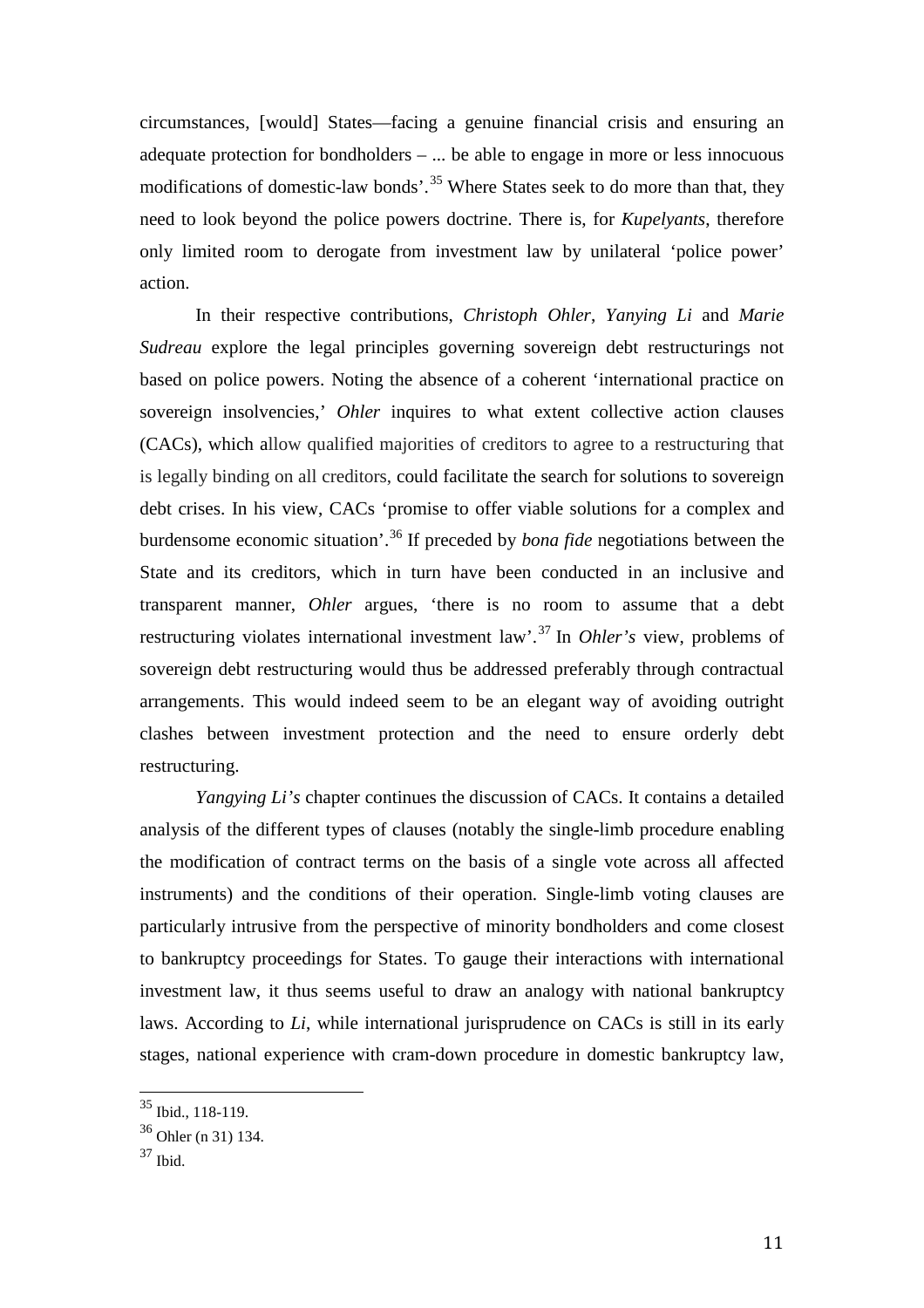such as the one found in the United States, could offer guidance, especially in concretising the requirement to treat all creditors in a non-discriminatory manner. By contrast, domestic analogies are unlikely to provide much specific guidance on the level of recovery: while it should 'put in place a mechanism that ensures procedural fairness,' the international community would need to 'leav[e] it to the parties to a restructuring to agree on the appropriate amount of debt relief'.<sup>[38](#page-14-0)</sup>

*Marie Sudreau's* contribution completes the analysis of sovereign debt restructurings. Unlike *Ohler* and *Li,* she looks not to contractual arrangements, but assesses attempts at clarifying the proper interpretation of treaty and customary law rules. More specifically, *Sudreau's* focus is on the most prominent recent normative proposal, namely the 2012 Principles on Responsible Sovereign Lending and Borrowing, elaborated within the framework of the United Nations Conference on Trade and Development (UNCTAD). Intended as a general code balancing creditor and State interests (and operationalised through emphasis on transparency, due diligence, and proportionality), these 15 Principles are formally non-binding – but according to *Sudreau* could help overcome the (at times fractious) debates of the present. For this to be the case, the UNCTAD Principles would need to be taken into account in the interpretation and application of IIAs. This in turn would require some openness towards considerations that are external to investor protection, but could be part of a 'more comprehensive integration of public international law into the interpretation of BITs [i.e. bilateral investment treaties]'.[39](#page-14-1)

Just like reliance on CACs addressed by *Ohler* and *Li*, so too, recourse to the UNCTAD Principles is no panacea, and certainly no substitute for the establishment of an 'institutional structure … capable of coordinating the interests and functions of international actors (creditor committees, IMF, Paris Club, etc.)' during debt restructurings. However, openness towards the UNCTAD Principles, according to *Sudreau*, could make investment dispute resolution better equipped to address

<span id="page-14-0"></span><sup>38</sup> Yanging Li, 'Sovereign Bond Disputes Before Investment Treaty Tribunals: Safeguarding the Exercise of Collective Action Clauses with a Single-Limb Voting Mechanism' (in this volume) 135, 159.

<span id="page-14-1"></span><sup>&</sup>lt;sup>39</sup> Marie Sudreau, 'Bilateral Investment Treaties and the Principles on Responsible Sovereign Lending and Borrowing: Working Together Towards the Provision of an International Legal Framework Addressing Sovereign Debt Issues?' (in this volume) 160, 189.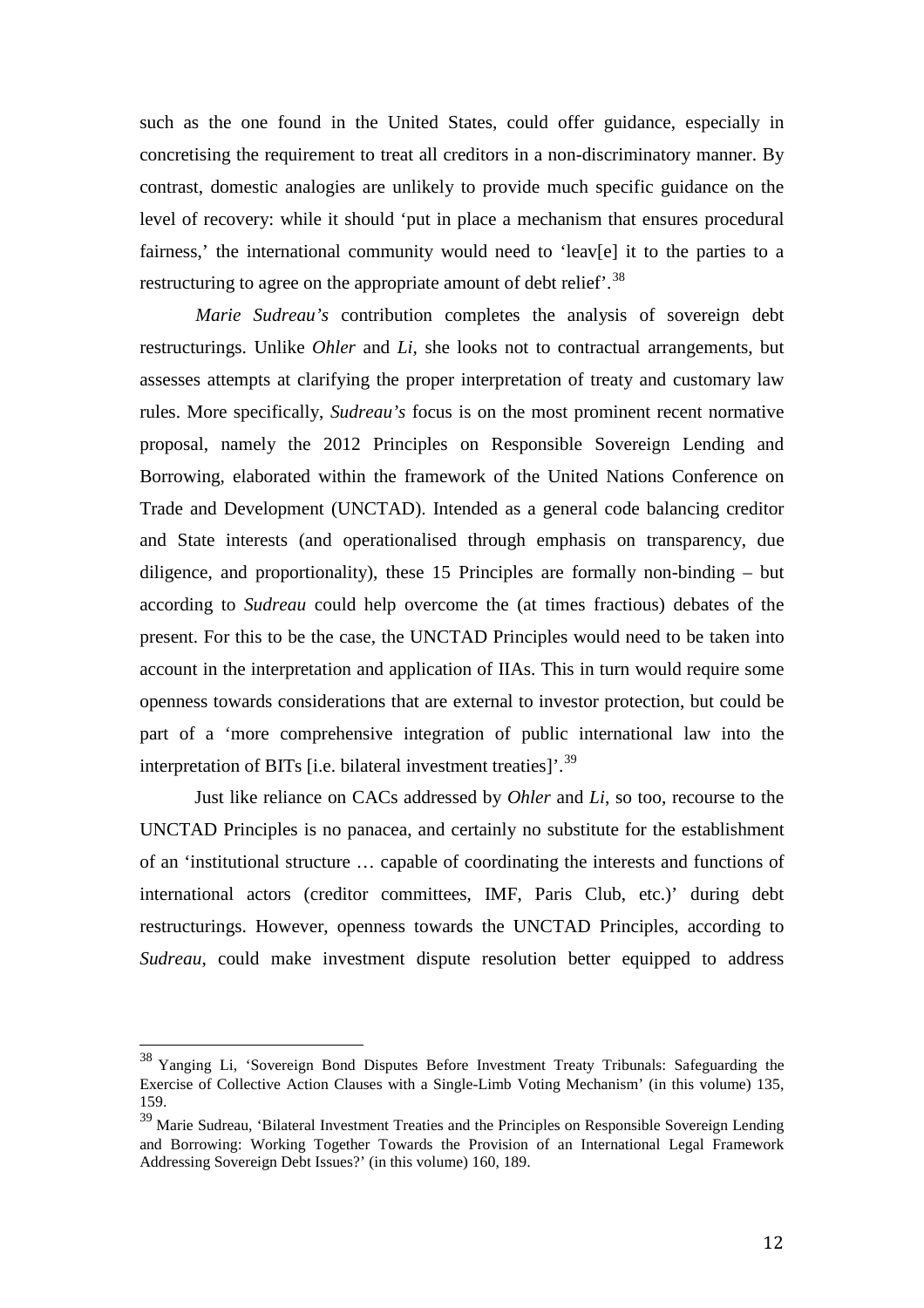sovereign lending and borrowing issues.<sup>[40](#page-15-0)</sup> The recipe she prescribes comes perhaps closest to the 'deliberative approach' outlined by *Goldmann,* as investment law would be construed in a manner that is open to a 'different rationalit[y]',  $^{41}$  $^{41}$  $^{41}$  namely that of accepting the need for financial stability of indebted States.

### **C. Bank Rescue Measures**

While sovereign debt litigation has a long history, investment arbitration over bank rescue measures, the focus of Part III, is of more recent vintage. Alongside the (partial) nationalisations of financial institutions (such as Northern Rock and Fortis), <sup>[42](#page-15-2)</sup> 'bail-ins' have risen to prominence in the wake of the 2013 Cyprus banking crisis, which was addressed (among other things) through the compulsory conversion of depositor claims into equity. While permitting for the recapitalisation of failing banks without the use of public money, bail-ins were adopted against the wishes of creditors and/or depositors – who, perhaps predictably, have begun to seek recourse before national and international courts and tribunals.<sup>[43](#page-15-3)</sup> As with respect to sovereign debt litigation, these proceedings pit investment protection against measures designed to ensure macroeconomic stability and ask how a balance between the two competing interests can be struck. The three contributions comprising the third part of the present volume engage with this question, each offering a detailed analysis of the legal issues raised by on-going disputes on bank rescue measures.

*Maurice Mendelson* and *Martins Paparinskis* identify the main issues facing investors who seek to rely on BITs to challenge bank rescue measures. Their analysis highlights the uncertain state of the law, which is only beginning to appreciate the legality of bail-ins. As regards the merits of claims, the expropriation standard is of particular relevance. Are bail-ins expropriatory in nature, and if so, would a putative expropriation be lawful or unlawful? *Mendelson* and *Paparinskis* highlight how these standards have been shaped in recent investment jurisprudence and emphasise the importance of 'non-arbitrariness and due process' in the implementation of rescue

<span id="page-15-0"></span><sup>40</sup> Ibid., 189-190.

 $41$  See Goldmann (n 10) 69.

<span id="page-15-2"></span><span id="page-15-1"></span><sup>42</sup> With respect to the latter, see *Ping An v Belgium* (n 7).

<span id="page-15-3"></span><sup>43</sup> See notably the award in *Poštová banka, as and Istrokapital SE v The Hellenic Republic,* ICSID Case No ARB/13/8, Award (9 April 2015) and the judgment of the Supreme Court of Cyprus, *Christodoulou and others v Central Bank of Cyprus and others*, Case 551/2013, 7 June 2013.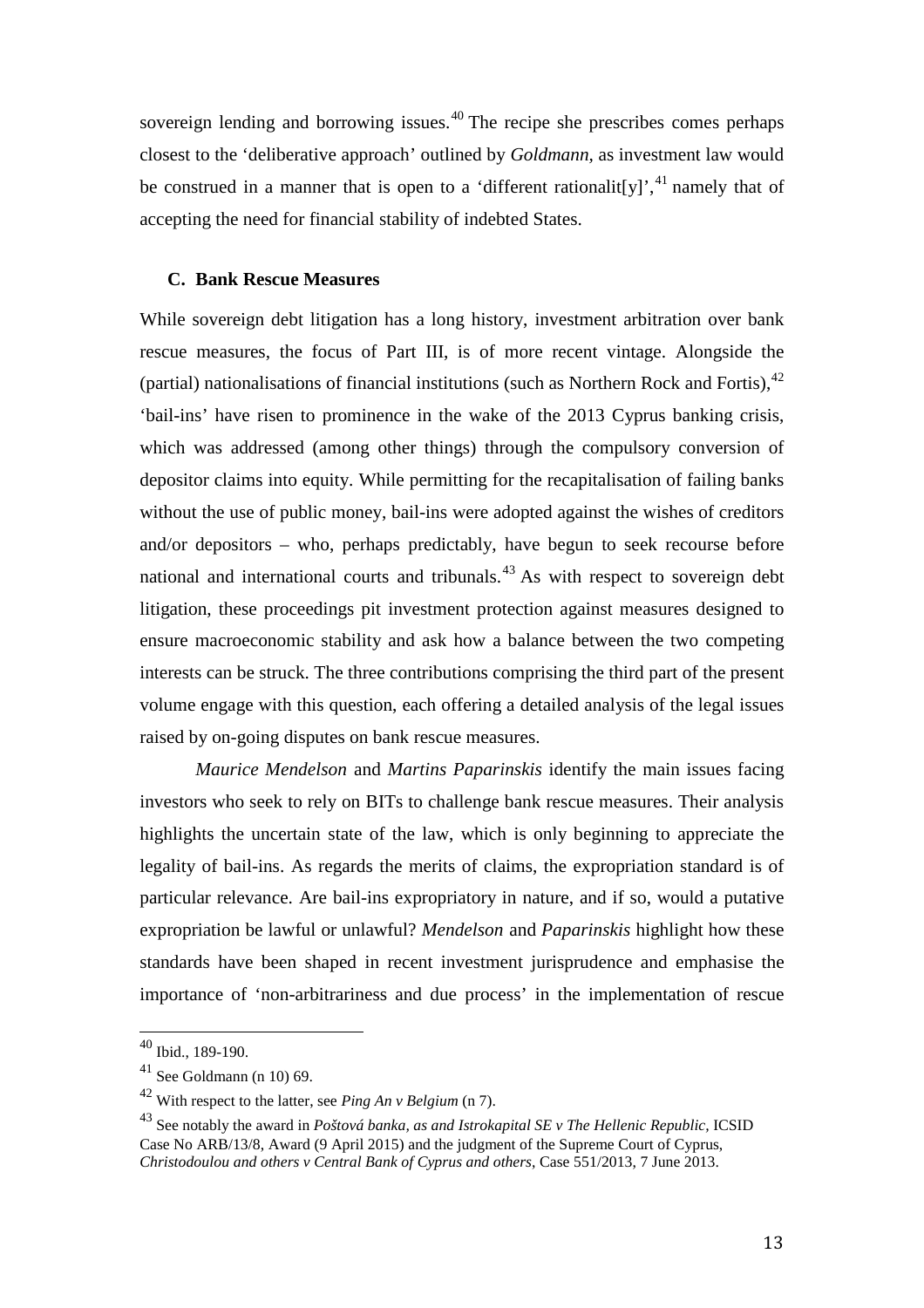measures. [44](#page-16-0) They also comment on threshold questions of jurisdiction and admissibility, among them the impact of external pressure on States like Cyprus ('apparently nudged in the direction of applying bail-ins to a broad category of depositors by the so-called Troika')<sup>[45](#page-16-1)</sup> and the scope of coverage of BITs (which may or may not cover deposits). Still, notwithstanding remaining uncertainties, the authors are clear that 'investment protection law … has to be … accounted for as an important element in the complex web of legal rules and procedures framing the responses by States to financial crises … and will form an important part of the background to any resolution'. [46](#page-16-2) Put simplistically, one might perhaps say that macroeconomic considerations matter, but do not eclipse investment protection.

*Anna De Luca* proceeds from the same assumption (viz. that international investment law is relevant), but is perhaps more cautious about the potential for investors to obtain damages awards. Her analysis centres on a particular problem faced by depositors and shareholders affected by bank rescue measures, namely issues of causation. Under general international law, claimants are required to establish that the impugned measure (such as a bail-in) was the proximate cause of economic loss. *De Luca's* analysis of earlier case law on causation suggests that, where claimants have already been in dire financial straits, or even near-insolvent, damages are typically not awarded because the government intervention did not leave them worse off. As *De Luca* summarises, 'tribunals have accorded great weight to the imprudent conduct of investors and the critical financial situation of an investment … these factors were sufficient to break the chain of causation, even where the host State's conduct had been found to be deficient'.<sup>[47](#page-16-3)</sup> As a consequence, 'it may be difficult for shareholders of a rescued bank to establish a sufficient causal link between the rescue measures and the losses suffered … [if] the bank was insolvent or in a precarious financial situation before the measures were enacted'.[48](#page-16-4)

<span id="page-16-0"></span><sup>44</sup> Maurice Mendelson and Martins Paparinskis, 'Bail-Ins and International Investment Law: In and Beyond Cyprus' (in this volume) 193, 206.

<span id="page-16-1"></span> $45$  Ibid., 200.

<span id="page-16-2"></span><sup>46</sup> Ibid., 210.

<span id="page-16-3"></span><sup>47</sup> Anna De Luca, 'Bank Rescue Measures Under International Investment Law: What Role for the Principle of Causation?' (in this volume) 211, 236.

<span id="page-16-4"></span><sup>48</sup> Ibid.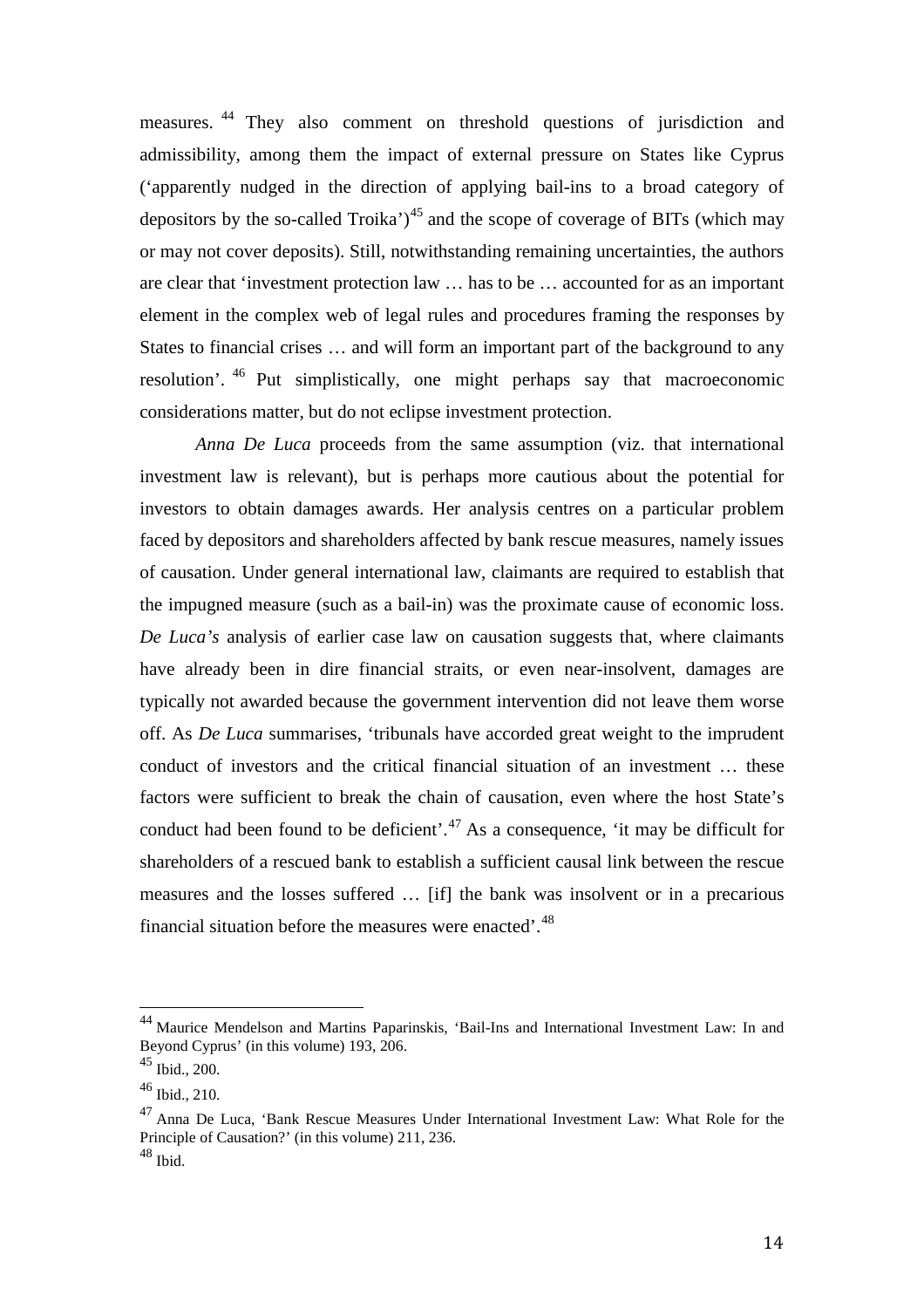*Phoebus Athanassiou* is also cautious, but his caution, expressed in the final contribution on bail-ins, is of a different nature. He warns that not too much emphasis should be placed on investment law, which is but 'one piece of the puzzle' of bank rescue measures, and typically is overshadowed by considerations of human rights and equal treatment. This premise leads him to challenge views set out in the two earlier contributions. While problems of causation (as addressed by *De Luca*) no doubt exist, the real problems facing investor claims, according to *Athanassiou,* concern the scope of substantive rights: 'the probative demands that human rights law and the [no creditor worse off] principle place on applicants are so high that … the probability of success of the legal challenge brought against them would appear remote'.[49](#page-17-0) As regards the threshold issues (addressed by *Mendelson* and *Paparinskis*)*, Athanassiou* is not convinced that bank deposits qualify as investment and thus are protected under BITs. In his assessment, '[m]uch will … depend on the *type* of deposits at stake (an overnight deposit is unlikely to qualify as an investment, and the same is probably true of a deposit that is remunerated at a negative rate; conversely, a high-yielding deposit or a fixed-term deposit are closer to an investment) and on their *amount*'.<sup>[50](#page-17-1)</sup> In his view, then, investment law – if properly interpreted – presents no real obstacle to bank rescue measures undertaken to ensure macroeconomic stability: it can be (and should be) construed so as to accommodate the broader interest in macroeconomic stability. And so, taken together, the three contributions by *Mendelson* and *Paparinskis,* by *De Luca* and by *Athanassiou* highlight the complex legal issues raised by bank rescue measures, and at the same time reflect competing visions of the role of investment law in the search for equitable solutions.

### **D. Alternative Claims and Defences, New Actors**

Disputes relating to sovereign debt and bank rescue measures have thrown the relationship between international investment law and financial regulation into stark relief. They are not the only sites of the interaction between the two fields, though. The three contributions comprising Part IV explore other linkages at which the different rationales of investment protection and financial regulation clash.

<span id="page-17-0"></span><sup>&</sup>lt;sup>49</sup> Phoebus Athanassiou, 'BITs and Pieces: Reflections on the Relevance of BITs in Resolution-Related Litigation' (in this volume) 240, 253.

<span id="page-17-1"></span> $50$  Ibid., 248-249 (emphasis in the original).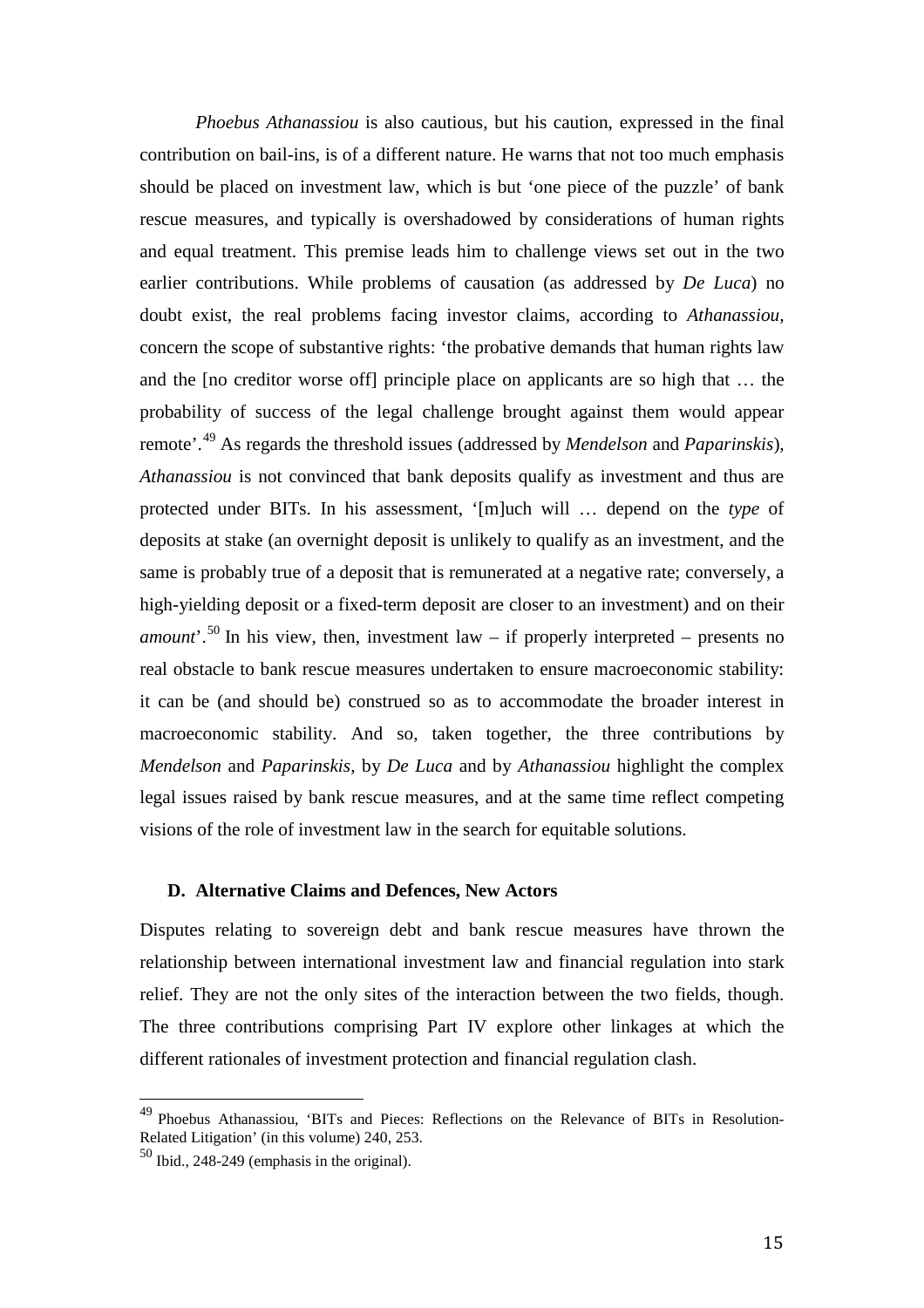*Prabhash Ranjan's* contribution focuses on monetary transfer provisions of IIAs, which seek to restrict host State interference with capital flows. Though not a new element of treaties, monetary transfer provisions are often treated *en passant* and have prompted relatively little jurisprudence so far. However, as noted by Kern, 'it can … be expected that in the years to come, these clauses will be increasingly put to the test'.<sup>[51](#page-18-0)</sup> *Ranjan's* contribution identifies the main categories of transfer clauses and assesses their relationship with the Articles of Agreement of the International Monetary Fund (IMF Articles),<sup>[52](#page-18-1)</sup> which do not *per se* preclude restrictions on capital account transactions.[53](#page-18-2) As *Ranjan* notes, straightforward transfer provisions that do not refer to the IMF Articles should be taken at face value – which means they impose real restraints, including during financial emergencies; they should not simply be 'construed away' by reference to some competing interest in financial stability. As a consequence, host States willing to impose capital flow restrictions would be required to rely on non-precluded-measures (NPM) clauses or the necessity defence. As both of these defences do not offer much room for financial manoeuvring, *Ranjan* suggests a move to more carefully drafted transfer clauses, which 'expressly preserve the host country's rights under the IMF Articles.' [54](#page-18-3) Treaty drafters can thus help avoid conflicts for the future by limiting the scope of investment protection available during times of disruption. But where they have not done so, *Ranjan* suggests that investment protection does not yield, even during financial crises.

Whereas *Ranjan* addresses an often-overlooked treatment standard, *Anastasios Gourgourinis* sheds light on a widely ignored defence potentially available to States when intervening in financial markets to react to macroeconomic risks. Drawing on a detailed examination of litigation concerning Iceland's bank rescue measures before the European Free Trade Association (EFTA) Court,<sup>[55](#page-18-4)</sup> *Gourgourinis* inquires whether States could rely on *force majeure* to justify a temporary payment default. In his view,

<span id="page-18-0"></span><sup>&</sup>lt;sup>51</sup> Carsten Kern, 'Transfer of Funds' in Marc Bungenberg, Jörn Griebel, Stephan Hobe and August Reinisch (eds), *International Investment Law. A Handbook* (Beck/Hart/Nomos 2015) 870, 886.

<sup>52</sup> Adopted 2 July 1944, entered into force 27 December 1945, 2 UNTS 39.

<span id="page-18-2"></span><span id="page-18-1"></span><sup>53</sup> See notably Art. VI.3 of the IMF Articles, which accepts that member countries may impose controls if necessary to regulate international capital movement. For comment see Prabhash Ranjan, 'Capital-Flow Management Measures and International Investment Law: Never the Twain Shall Meet?' (in this volume) 257, 264-265.

<span id="page-18-3"></span><sup>54</sup> Ibid., 279.

<span id="page-18-4"></span><sup>55</sup> See Case E-16/11, *EFTA Surveillance Authority v Iceland (Icesave)* [2013] EFTA Ct Rep 4.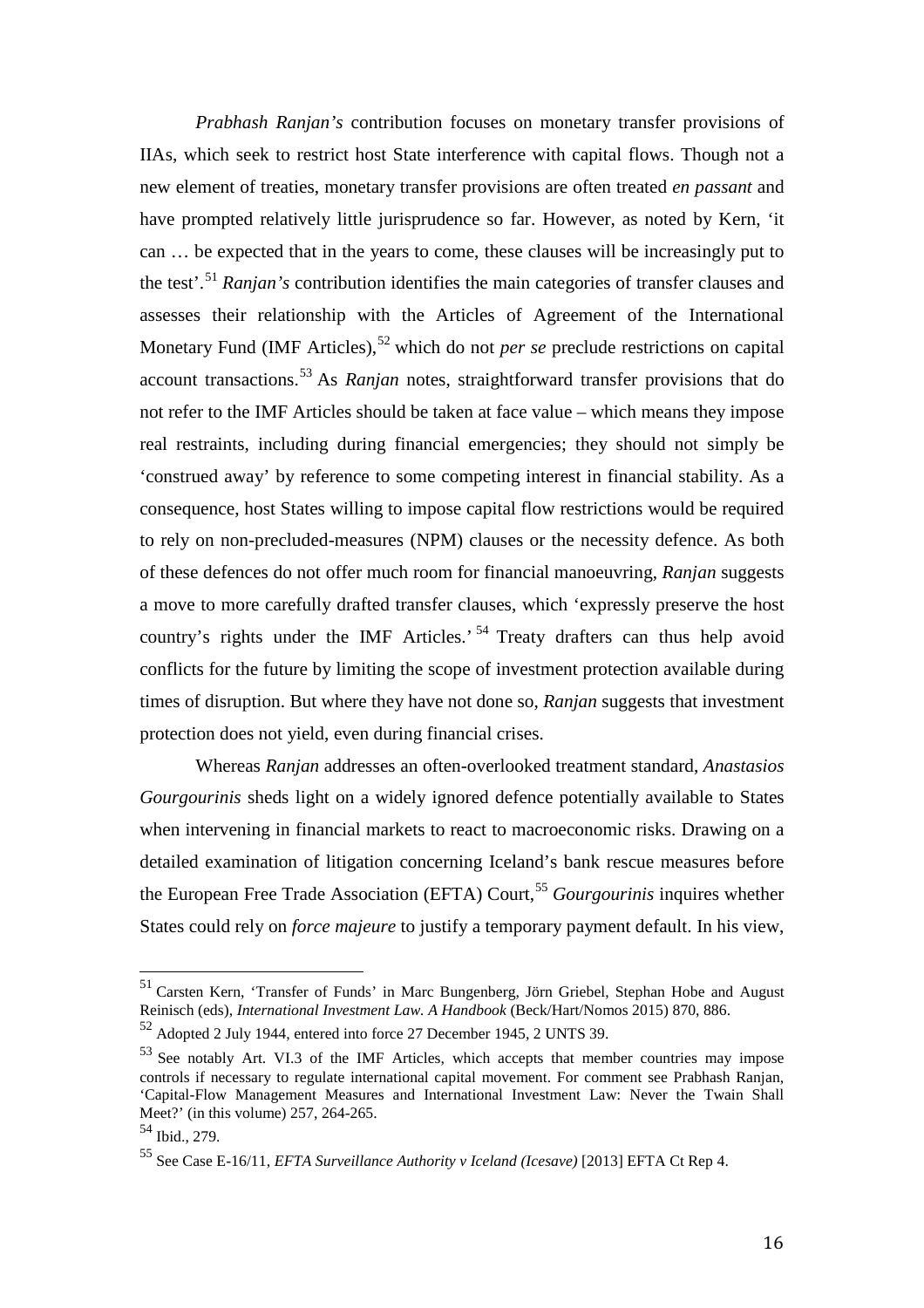there is certainly room for a plausible argument: 'Iceland's assertion in the *Icesave* case – that the 2008 global financial crisis and the wholesale collapse of its banking system qualified as *force majeure* – would appear, at least *prima facie*, tenable.'[56](#page-19-0) Just as other defences, *force majeure* is no panacea. [57](#page-19-1) However, given 'the rather limited success<sup>[58](#page-19-2)</sup> of attempts by States relying on necessity and/or NPM clauses, reliance on it may present an attractive alternative argument. One that suggests that States seeking to preserve macroeconomic stability during times of crisis are entitled to derogate, at least temporarily, from treaty standards established for the benefit of foreign investors.

In the final contribution to the volume, *Michael Wolfgang Müller* 'steps back' from the debates on particular claims and defences to assess the position of international financial institutions within international investment law and arbitration. In so doing, he picks up themes touched upon by many other contributors, among them *Mendelson* and *Paparinskis* (who address the possibility of suing States over measures adopted under international pressure) and *Goldmann* (who highlights the turn to more robust institutional supervision following the 2008 financial crisis). *Müller* of course accepts that '[t]he current legal framework of investment protection is based on investor-State relations.' [59](#page-19-3) However, the conduct of international institutions can affect the legal regime governing investor-State relations in manifold ways, notably through the application of rules on attribution, through 'without prejudice'-clauses demarcating the proper scope of investment protection *vis-à-vis* decision-making within international organisations, and as a consideration guiding the interpretation of investment standards. While conduct of international institutions will hardly ever 'exonerate States from international liability tout court', it may help distinguish between justified and illegal forms of interference with investor rights and suggest when investment protection has to give way to a broader interest in macroeconomic stability.

<span id="page-19-0"></span><sup>56</sup> Anastasios Gourgourinis, 'Financial Crisis as *Force Majeure* Under International Law and EU Law: Defending Emergency Measures, *à l'Européenne*, in Investment Arbitration Under Intra-EU BITs' (in this volume) 281, 304.

<span id="page-19-1"></span><sup>57</sup> Ibid., 315.

<span id="page-19-2"></span><sup>58</sup> Ibid., 289.

<span id="page-19-3"></span><sup>59</sup> Wolfgang Michael Müller, 'International Financial Institutions in Investment Law and Arbitration' (in this volume) 316, 346.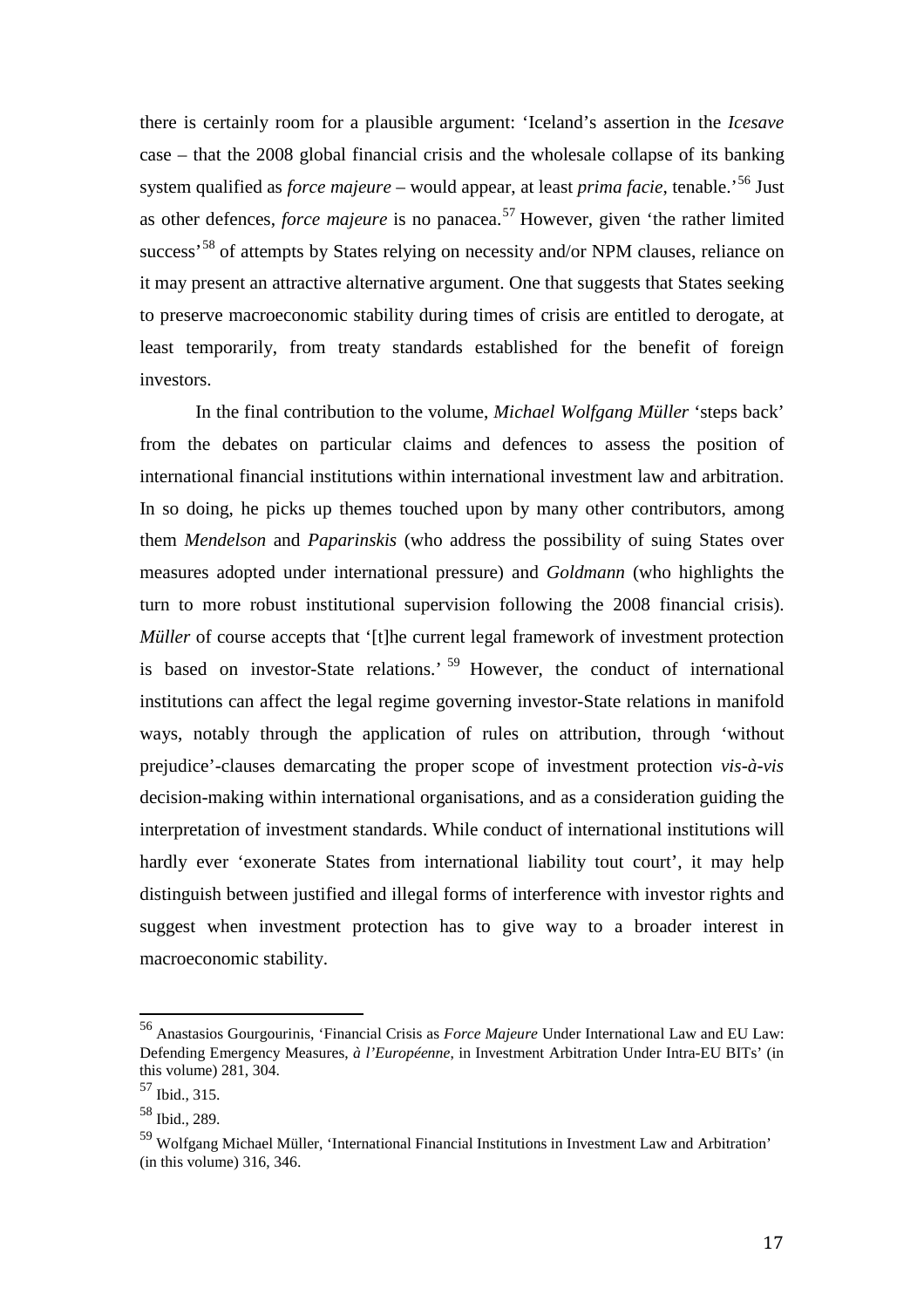## **III. Outlook: Balancing Investment Protection snd Macroeconomic Stability**

This brief summary highlights the manifold linkages – some convergent, some conflictual – between international investment law and the global financial architecture and points towards modalities of co-existence. There are, in the terminology used by *Brower* and *Goetz-Charlier*, aspects of 'yin and yang' as well as examples of 'oil and water'. And there are, too, instances in which it may be too early to tell which understanding wins the day, viz. whether investment law should be 'kept apart' from the regulation of global financial markets or whether the two could 'complemen[t] each other to form a consistent and virtuous whole'. $60$ 

Notwithstanding these caveats, one trend that does seem to emerge from the more recent interactions is that investment lawyers are aware – perhaps increasingly aware – of the risks of interfering all too lightly with regulatory decisions taken by States in respect of financial markets, including sovereign debt restructurings, especially where these have the backing of one or several multilateral institutions, such as the IMF or the EU. Judging from the discussion in many of the contributions to this volume, international investment law is a factor that affects the global financial architecture. But it can be interpreted and applied in a manner that is mindful of the need for financial stability; broader macroeconomic considerations can typically be advanced in investment arbitrations, whether as part of the construction of treaty standards or under clauses containing defences. In fact, at times investment lawyers might be tempted to avoid any scrutiny. In arbitral awards, such as *Ping An*<sup>[61](#page-20-1)</sup> or *Poštová banka*, [62](#page-20-2) tribunals dismissed claims for lack of jurisdiction; perhaps this outcome (while justified on different grounds) was in fact quite convenient as it meant arbitrators would not need to scrutinise decisions taken during times of financial crises? Whatever one makes of those specific decisions and their reasoning, some arbitral restraint may indeed be warranted, not only because of the systemic implications that the decision about a single dispute could have on global financial markets, but also in light of the limited expertise of investment arbitrators, like that of

<span id="page-20-0"></span> $60$  Cf. Brower and Goetz-Charlier (n 6) 27.

<span id="page-20-1"></span><sup>61</sup> *Ping An v Belgium* (n 7).

<span id="page-20-2"></span><sup>62</sup> *Poštová banka v Greece* (n 43).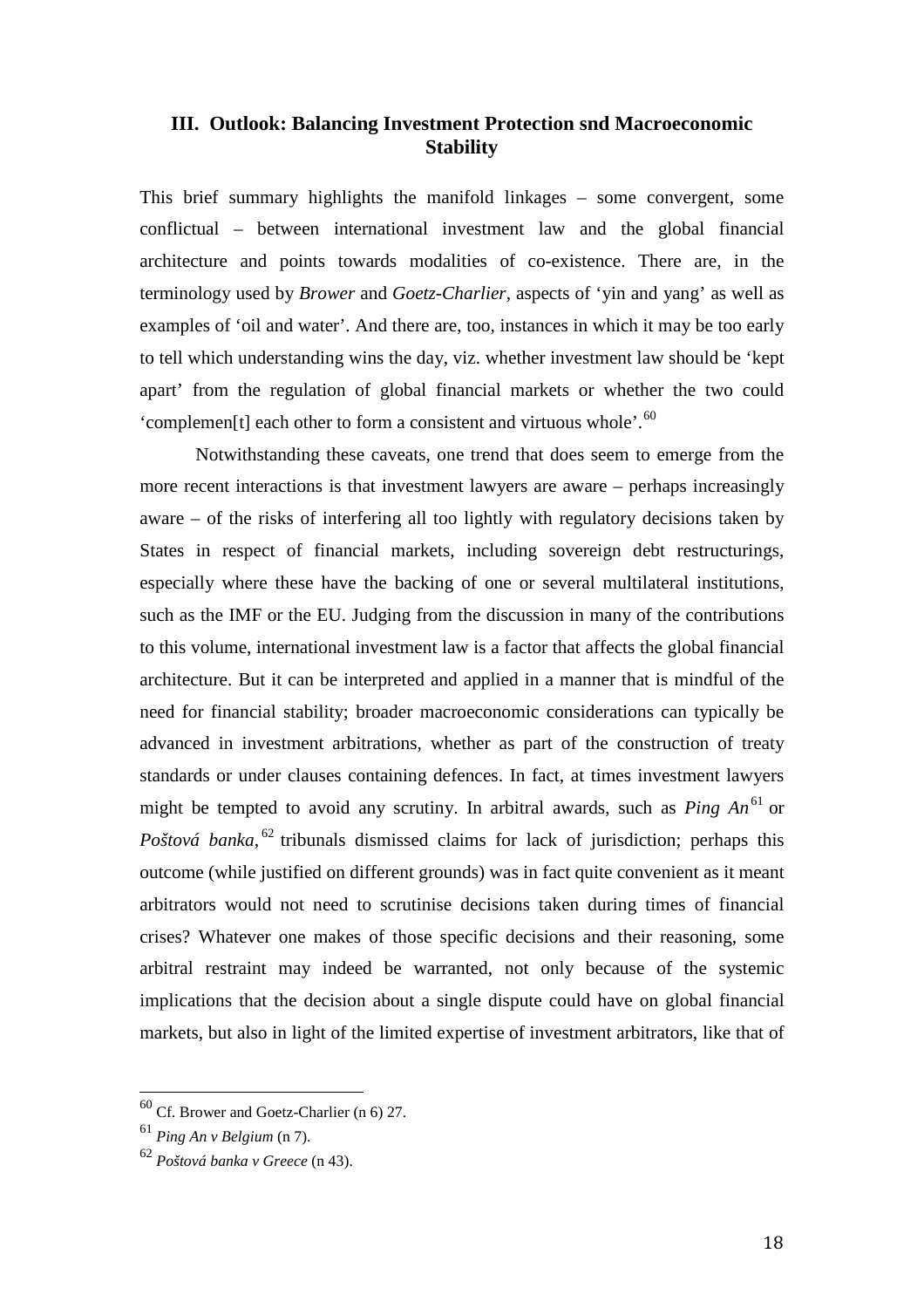any domestic court, in questions of macroeconomic regulation. Recent arbitral practice, while not uniform, seems to reflect this.

When looking beyond individual disputes, a similar trend characterises the more recent practice of law-making. As noted above, treaty drafters (e.g., when including special 'financial services' chapters in FTAs or negotiating monetary transfer provisions) seem gradually to accept the need for more detailed provisions that deal with the interaction between international investment law and competing areas of financial market regulation and, at least to some extent, exempt the latter from scrutiny by investment treaty tribunals. Relevant developments in treaty-making include, inter alia, provisions that are sensitive to the need for prudential financial regulation or provisions limiting investment treaty claims arising in the context of sovereign debt restructurings. Similarly, while developments are at an early stage, current debates about sovereign debt restructuring also emphasise respect for a State's right to 'design its macroeconomic policy, including [by] restructuring its sovereign debt'.<sup>[63](#page-21-0)</sup> Just as arbitral practice, so too the recent instances of law-making seem to recognise that international investment law needs to accommodate broader macroeconomic concerns.

Do these trends suggest that international investment law and financial regulation are like 'oil and water'? Probably not, or at least: only rarely. Both fields do interact, after all, and they share basic assumptions, most importantly that global markets will only work efficiently if market participants enjoy freedom from undue government interference, while also benefiting from effective regulation that ensures the functioning of such markets. Instead, what we are witnessing – and what the contributions to the present volume illustrate – is a debate about the *proper balance* to be struck between the competing interests of regulating global financial markets and ensuring investment protection, or between the 'yin' and the 'yang'. In this debate, much depends on how law-makers, adjudicators, and different market participants view the relationship between international investment law and financial market regulation. As just noted, arbitrators and treaty drafters seem prepared in principle to accept market regulation during times of crisis. But at the same time, they condition such acceptance by emphasising the need for good faith conduct of regulators,

<span id="page-21-0"></span><sup>63</sup> GA Res 69/319 (n 31) para. 1.